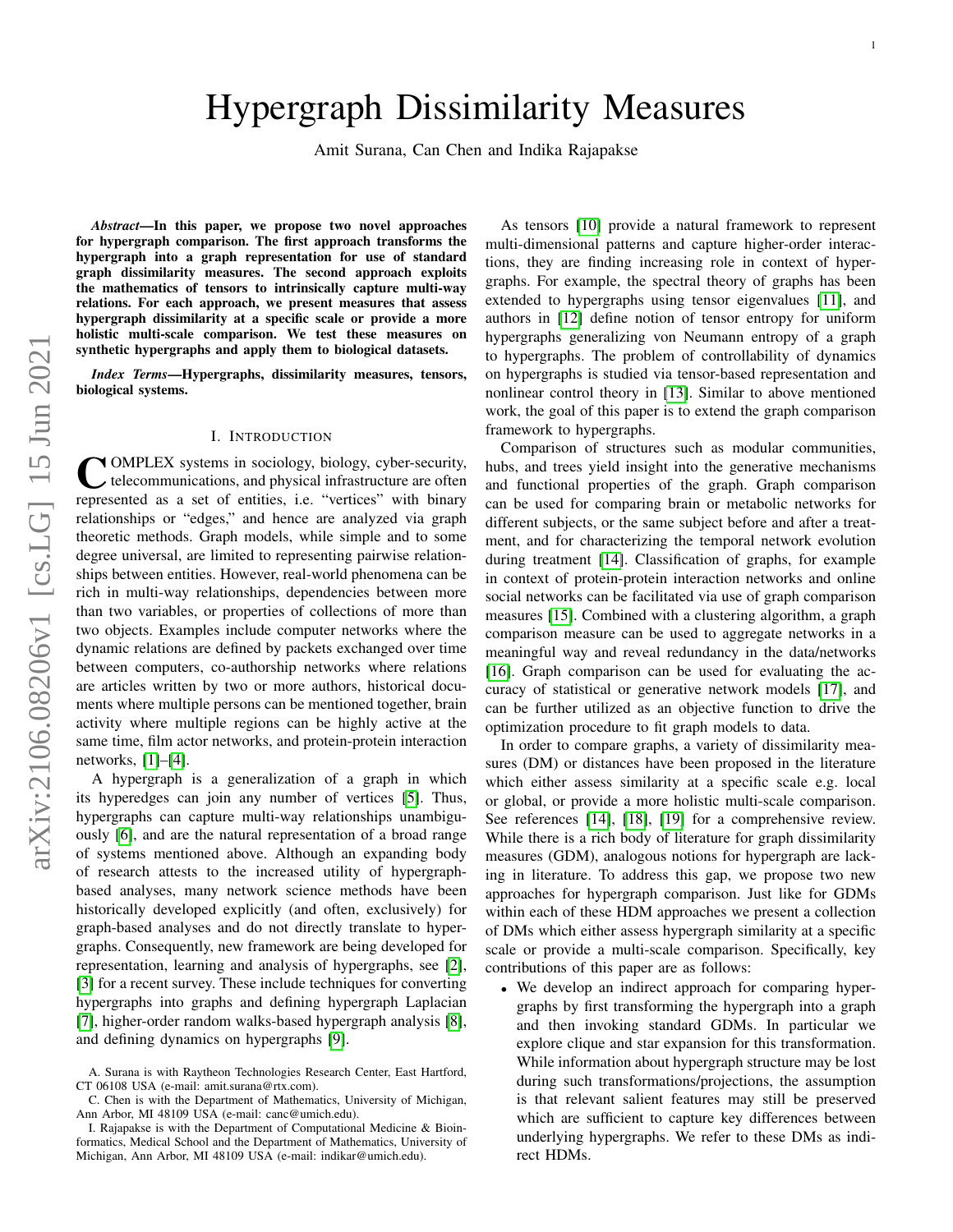- We introduce another direct approach which relies on tensor based representation of hypergraph which intrinsically captures the multi-way relations encoded by hyperedges. In particular we use adjacency tensor and Laplacian tensor associated with hypergraphs, and tensor algebraic notions of tensor eigenvalues/eigenvectors and higher order singular values to develop new notions of DMs for hypergraphs. We refer to these DMs as direct HDMs.
- We test the proposed HDMs on synthetic hypergraphs to assess their usability in discerning between common hypergraph topologies. We also apply the methods to realworld hypergraphs arising in biological datasets.

The paper is organized into seven sections. We introduce basic notation and mathematical preliminaries related to hypergraphs, and discuss some desirable characteristics of HDMs in Section [II.](#page-1-0) In Section [III,](#page-1-1) we provide a short survey of different GDMs. We then use these GDMs in Section [IV](#page-4-0) to define indirect HDMs based on conversion of hypergraphs into graphs. In Section [V,](#page-5-0) we develop notions of direct HDMs using tensor based representation of hypergraphs. Applications to synthetic and real-world hypergraph datasets are presented in Section [VI.](#page-8-0) We discuss pros/cons of indirect and direct HDMs and directions for future research in Section [VI-D,](#page-11-0) and conclude in Section [VII.](#page-12-17)

#### II. PRELIMINARIES

<span id="page-1-0"></span>**Hypergraph:** Let V be a finite set. A hypergraph  $\mathcal G$  is a pair  $(V, E)$  where  $E \subseteq \mathcal{P}(V) \setminus \{\emptyset\}$ , the power set of V. The elements of  $V$  are called the vertices, and the elements of  $E$ are called the hyperedges. We note that in this definition of hypergraph we do not allow for repeated vertices within an hyperedge (often called hyperloops). For a weighted hypergraph, there is positive weight function  $w : E \to (0, \infty)$ which defines a weight  $w(e) > 0$  associated with each hyperedge  $e \in E$ . The degree  $d(v)$  of a vertex  $v \in V$  is  $d(v) = \sum_{e \in E|v \in e} w(e)$ . The degree of an hyperedge e is denoted by  $d(e) = |e|$ , where  $|\cdot|$  denotes set cardinality. For k-uniform hypergraphs, the degree of each hyperedge is the same, i.e.  $d(e) = k$ . The vertex-hyperedge incidence matrix **H** is a  $|V| \times |E|$  matrix where the entry  $h(v, e)$  is 1 if  $v \in e$ and 0 otherwise. By these definitions, we have,

$$
d(v) = \sum_{e \in E} w(e)h(v, e), \qquad d(e) = \sum_{v \in V} h(v, e).
$$

Let  $D_e$  and  $D_v$  be the diagonal matrices consisting of hyperedge and vertex degrees as diagonal entries, respectively. Similarly we will denote by  $W$  the diagonal matrix formed by hyperedge weights  $w(\cdot)$  as its diagonal entries.

Note that a standard graph is a 2-uniform hypergraph. We will denote a standard **graph** by  $G$ , and by  $A$  as its adjacency matrix which is  $|V| \times |V|$  matrix with entry  $(u, v)$  equal to the edge weight  $w(e)$  (where e is such that  $(u, v) \in e$ ) if they are connected, and 0 otherwise. The incidence matrix H, and the diagonal matrices  $D<sub>v</sub>$  and W are similar to as defined above.

Hypergraph Dissimilarity Measure (HDM): Let G be the space of hypegraphs with finite number of vertices. A hypergraph dissimilarity measure (HDM)  $D$  is a symmetric non-negative function  $\mathcal{D}: \mathbb{G} \times \mathbb{G} \to [0, \infty)$ , i.e.  $\mathcal{D}(\mathcal{G}, \tilde{\mathcal{G}}) =$  $\mathcal{D}(\tilde{\mathcal{G}}, \mathcal{G})$  for any  $\mathcal{G}, \tilde{\mathcal{G}} \in \mathbb{G}$ . D quantifies distance between two hypergraphs with larger values indicating higher degree of dissimilarity.

Note that in general D is not required to satisfy  $\mathcal{D}(\mathcal{G}, \tilde{\mathcal{G}}) = 0$ even when  $\mathcal G$  and  $\tilde{\mathcal G}$  are isomorphic, or the triangular inequality, and thus may not be a valid metric. But depending on the application, such requirements may be further imposed on D. Approaches to graph comparison can be roughly divided into two groups, those that consider or require two graphs to be defined on the same set of vertices, and those that do not.

To distinguish DMs which have been defined specifically for graphs in the literature, we will refer to them as graph dissimilarity measures (GDMs), and denote them by D.

#### *A. Characteristic of Dissimilarity Measures*

In this section we summarize some desirable properties of graph dissimilarity measures which have been noted in the literature, and can also be applied in context of hypergraphs. These properties can serve as guidelines for selecting appropriate DM, and can further be modified and enriched by the data analyst depending on the application at hand. Examples of some desirable properties for the DMs include [\[20\]](#page-13-2):

- Edge-importance: modifications of the graph structure yielding disconnected components should be penalized more.
- Edge-submodularity: a specific change is more important in a graph with a few edges than in a denser graph on the same vertices.
- Weight awareness: the impact on the similarity measure increases with the weight of the modified edge.
- Focus awareness: random changes in graphs are less important than targeted changes of the same extent.

Depending on the application, additional invariance properties may be imposed on the DMs, such as [\[21\]](#page-13-3):

- Permutation-invariance: implies that if two graphs' structure are the same (i.e., if the two graphs are isomorphic) the DM between them is zero.
- Scale-adaptivity: implies that the DM accounts for differences in both local (edge and node) and global (community) features. Using local features only, a DM would deem two graphs sharing local patterns to have near-zero distance although their global properties (such a pagerank features) may differ, and, in reverse, relying on global features only would miss the differences in local structure (such as edge distributions).
- Size-invariance: is the capacity of DM to discern that two graphs represent the same phenomenon at a different magnitudes (e.g., two criminal circles of similar structures but different sizes should have near-zero DM). Sizeinvariance postulates that if two graphs originate from the sampling of the same domain, they should be deemed similar.

#### <span id="page-1-1"></span>III. REVIEW OF GRAPH DISSIMILARITY MEASURES

We review some key GDMs, the material is taken from the survey articles [\[14\]](#page-12-13), [\[18\]](#page-13-0), [\[19\]](#page-13-1). Approaches to graph comparison can be categorized from different perspectives.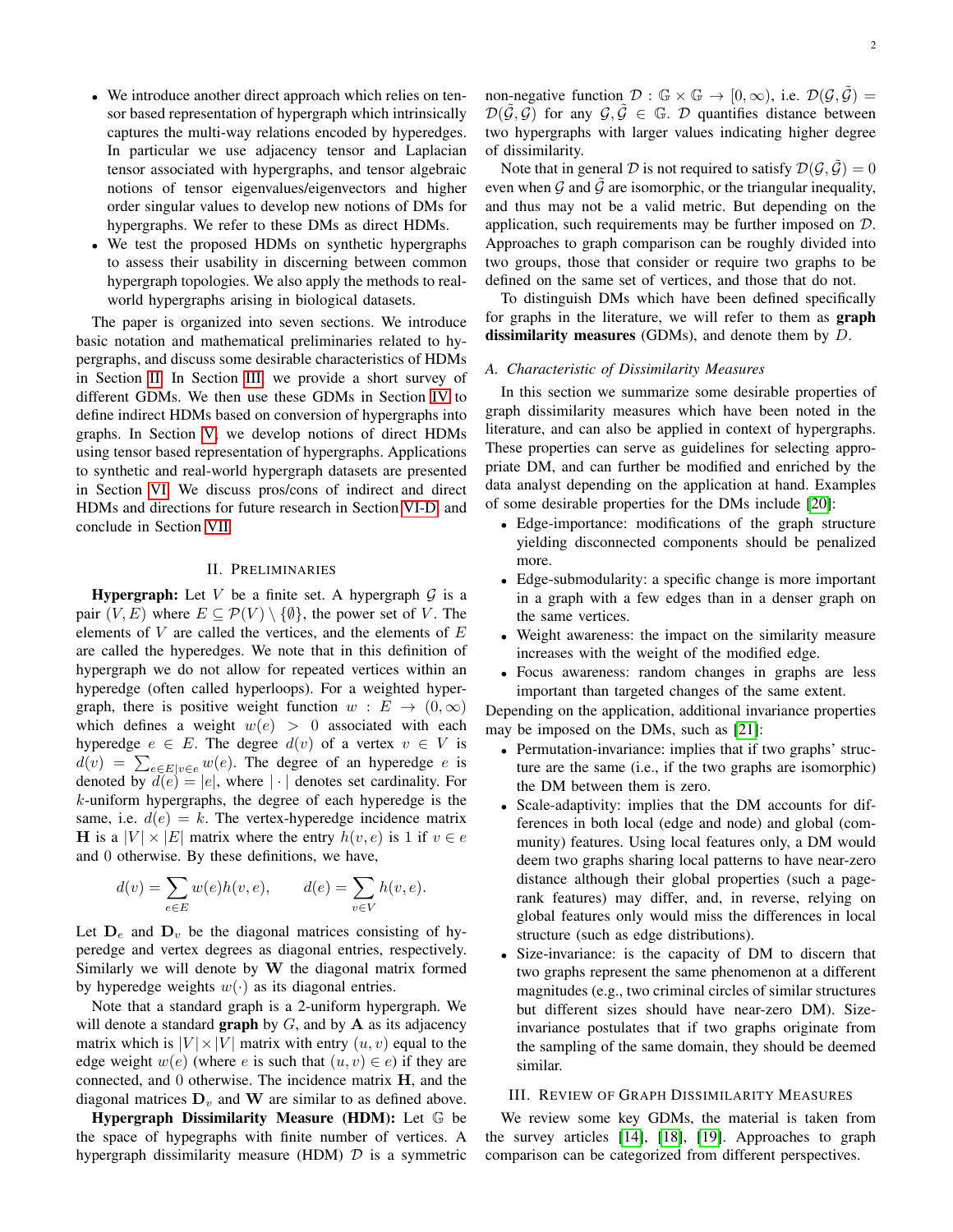One categorization is based on whether the graph comparison method requires the two graphs to be defined on the same set of vertices or not. The former eliminates the need to discover a mapping between node sets, making comparison relatively easier. A common approach for comparison without assuming node correspondence is to build the DM using graph invariants. Graph invariants are properties of a graph that hold for all isomorphs of the graph. Using an invariant mitigates any concerns with the encoding of the graphs, and the DM is instead focused completely on the graph topology.

Another categorization of graph comparison methods is based on scale at which they compare structures [\[14\]](#page-12-13). Local DMs are only sensitive to differences in direct neighbourhood of each node, while global DMs may ignore node identities and perceive differences only in global structures in the graph such as hubs, communities, number of spanning trees, etc. On the other hand, mesoscopic DMs work at intermediate scale such that they not only preserve vertex identities but also incorporate information characterising vertices by their relationship to the whole graph, rather than uniquely with respect to their neighbours . Finally, multi-scale DMs attempt to capture aspects from multiple scales i.e. local, global and/or mesoscopic in quantifying differences between graphs.

Let  $G$  and  $\tilde{G}$  be two graphs under comparison with adjacency matrices  $A$  and  $A$ , respectively, and let their graph Laplacians be  $L$  and  $\overline{L}$ , respectively. The graph Laplacian  $L$  (and similarly  $L$ ) could be the standard combinatorial Laplacian

$$
\mathbf{L}_{un} = \mathbf{D}_v - \mathbf{A},\tag{1}
$$

or its normalized version,

$$
\mathbf{L} = \mathbf{I} - \mathbf{D}_v^{-1/2} \mathbf{A} \mathbf{D}_v^{-1/2}.
$$
 (2)

We shall denote Laplacian eigenvalues as  $0 = \lambda_1 \leq \lambda_1 \leq$  $\cdots \leq \lambda_n$ . The literature remains divided on which version of the Laplacian to pick for defining the DM. Since the eigenvalues of the normalized Laplacian are bounded between 0 and 2, it makes it a more stable and preferable representation. Therefore, if otherwise stated, we will always use the normalized Laplacian L in definition of the GDMs.

• Structural DMs: The simplest GDMs are obtained by directly computing the difference of the adjacency matrices of the two graphs and then using a suitable norm e.g., Euclidean, Manhattan, Canberra, or Jaccard. Examples of such GDMs include, the Hamming distance,

$$
D_H(G,\tilde{G})=\frac{||\mathbf{A}-\tilde{\mathbf{A}}||_1}{n(n-1)},
$$

and, the Jaccard distance,

$$
D_{J}(G,\tilde{G}) = 1 - \frac{\sum_{ij} \min(\mathbf{A}_{ij}, \tilde{\mathbf{A}}_{ij})}{\sum_{ij} \max(\mathbf{A}_{ij}, \tilde{\mathbf{A}}_{ij})}.
$$

Structural DMs focus on differences in the direct local neighborhood of each node, and are agnostic to other more global structures in the graph.

• Feature-based DMs: Another possible method for comparing graphs is to look at specific "features" of the graph, such as the degree distribution, betweenness centrality

distribution, diameter, number of triangles, number of k-cliques, etc. For graph features that are vector-valued (such as degree distribution) one might also consider the vector as an empirical distribution and take as graph features the sample moments (or quantiles, or other statistical properties). A feature-based distance is a distance that uses comparison of such features to compare graphs. If we are using node dependent features, the method aggregates a feature-vertex matrix of size  $k \times n$ , where k is number of features selected. This feature-vertex matrix for the two graphs can then be directly compared, or can be further reduced to a "signature vector" that consists of the mean, median, standard deviation, skewness, and kurtosis of each feature across vertices. These signature vectors are then compared in order to obtain a DM between graphs. NETSIMILE [\[22\]](#page-13-4) is an example of feature based distance which uses local and egonet-based features (e.g., degree, volume of egonet as fraction of maximum possible volume, etc.). In the neuroscience literature, in particular, feature-based methods are fairly popular.

In this paper, we will utilize node centrality vector  $c =$  $(c_1, \dots, c_n)^T$  as the feature for graph comparison. Let  $c_i, i = 1, \dots, n$  and  $\tilde{c}_i, i = 1, \dots, n$  be normalized (i.e.  $|c_1| = |c_2| = 1$ ) node centralities for the graphs G and  $\tilde{G}$ , respectively, then centrality based DM is given by:

$$
D_C(G, \tilde{G}) = \frac{1}{n} \sum_{i=1}^{n} |c_i - \tilde{c}_i|.
$$
 (3)

Note that one could use any notion of centrality, e.g. betweeness centrality, closeness centrality, eigenvector centrality etc. as relevant for the application [\[23\]](#page-13-5). Since, centrality measures typically characterize vertices as either belonging to the core or to the periphery of the graph, and thus encode global topological information on the status of vertices within the graph, DMs based on centrality capture mesoscopic differences between graphs [\[14\]](#page-12-13).

• Spectral DMs: Spectral DMs on the other hand are more suitable for analyses where the critical information in the graph structure is contained at a global scale, rather than locally. Spectral DMs are global measures defined using the eigenvalues of either the adjacency matrix A or of some version of the Laplacian L [\[14\]](#page-12-13). Both the eigenvalues of the Laplacian and those of the adjacency matrix can be related to physical properties of a graph, and can thus be considered as characteristics of its states. The adjacency matrix does not downweight any changes and treats all vertices equivalently. On the other hand, the eigenspectrum of the Laplacian accounts for the degree of the vertices and is known to be robust to most perturbations. Specific example of spectral DMs include  $l_p$  distance on space of Laplacian eigenvalues,

$$
D_{\lambda}(G,\tilde{G}) = \frac{1}{n} \sum_{i=1}^{n} |\lambda_i - \tilde{\lambda}_i|^p, \tag{4}
$$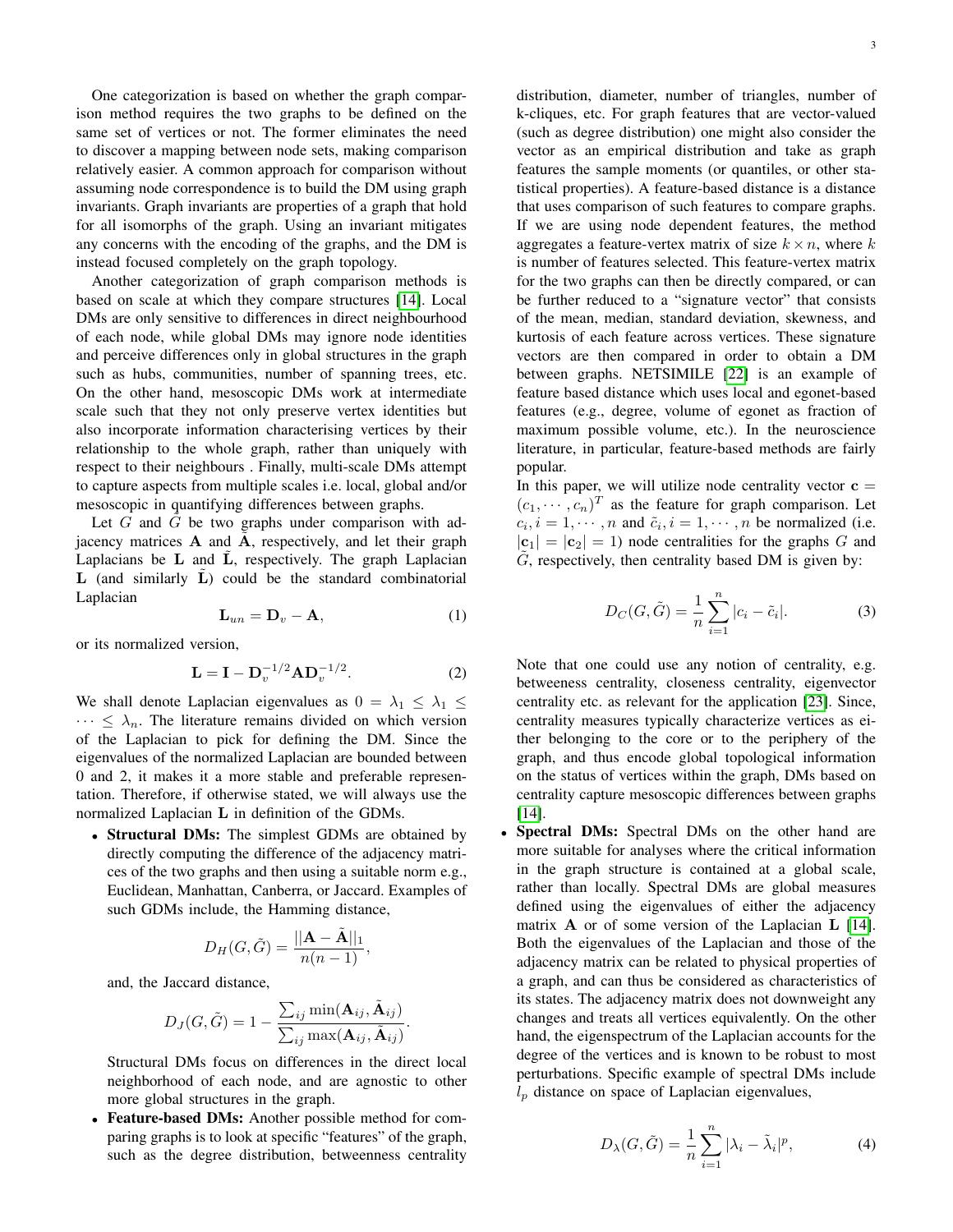and, spanning tree DM,

$$
D_{ST}(G, \tilde{G}) = |\log(T_G) - \log(T_{\tilde{G}})|,\tag{5}
$$

where,  $T_G$  is number of spanning trees in the graph, given by

$$
T_G = \frac{1}{n} \prod_{i=1}^{n-1} \lambda_i.
$$

Other DMs include distances based on the eigenspectrum distributions,

$$
D_{\rho}(G,\tilde{G}) = \int |\rho_G(x) - \rho_{\tilde{G}}(x)| dx, \tag{6}
$$

where,

$$
\rho_G(x) = \frac{1}{n} \sum_{i=0}^{n-1} \frac{1}{\sqrt{2\pi\sigma^2}} e^{-\frac{(x-\lambda_i)^2}{2\sigma^2}}
$$

Another related DM is the Ipsen–Mikhailov distance which characterizes the difference between two graphs by comparing their spectral densities, rather than the raw eigenvalues themselves.

• DELTACON: This DM is based on the fast belief propagation method of measuring node affinities [\[20\]](#page-13-2). It uses the fast belief propagation matrix

$$
\mathbf{S} = [\mathbf{I} + \epsilon^2 \mathbf{D} - \epsilon \mathbf{A}]^{-1},
$$

and compares the two representations  $S$  and  $\tilde{S}$  via the Matusita difference, leading to

$$
\mathbf{D}_{\Delta}(G,\tilde{G}) = \left(\sum_{ij} \left(\sqrt{S_{ij}} - \sqrt{\tilde{S}_{ij}}\right)^2\right)^{1/2}.
$$
 (7)

Fast belief propagation is designed to model the diffusion of information throughout a graph, and so in theory should be able to perceive differences in both global and local structures in the graph.

• Heat Spectral Wavelets: An alternative is to derive characterizations of each node's topological properties through a signal processing approach. A specific example for this type of DM include the heat spectral wavelets in which the eigenvalues are modulated and combined with their respective eigenvectors to yield a "filtered" representation of the graph's signal. For a given scale factor  $\tau > 0$  is a scale, structural signature  $\xi_u$  for each node  $u$  is defined to be a vector of coefficients,

where,

$$
\Psi_{v,u}^{\tau} = \sum_{i=0}^{n-1} e^{-\tau \lambda_i} V_{ui} V_{vi},
$$

 $\xi_u^{\tau} = (\Psi_{1,u}^{\tau}, \Psi_{2,u}^{\tau}, \cdots, \Psi_{n,u}^{\tau})^T,$ 

with,  $\mathbf{L} = \mathbf{V} \mathbf{\Lambda} \mathbf{V}^T$  being the Laplacian's eigenvector decomposition. Let  $\xi_u = ((\xi_u^{\tau_1})^T, \cdots, (\xi_u^{\tau_m})^T)^T$ be the combined vector for a set of selected scales  $\tau_1, \tau_2, \cdots, \tau_m$ . By choosing these scales appropriately, one can capture information on the connectedness and centrality of each node within the network, thereby providing a way to encompass in a single Euclidean vector all the necessary information to characterize vertices' topological status within the graph. Then the heat kernel DM between the graphs amounts to the average  $l_2$  distance between corresponding node's structural embedding  $\xi_i$ , i.e.,

$$
D_{HK}(G, \tilde{G}) = \frac{1}{n} \sum_{i=1}^{n} ||\xi_i - \tilde{\xi}_i||_2.
$$
 (8)

• NetLSD: Similar to heat spectral wavelet, in network Laplacian spectral descriptor (NetLSD) [\[21\]](#page-13-3) a heat kernel is defined as,

$$
\mathbf{H}_{\tau} = e^{-\tau \mathbf{L}} = \mathbf{V} e^{-\mathbf{\Lambda}\tau} \mathbf{V}^T,
$$

along with its heat trace,

$$
h_{\tau} = \text{Tr}(\mathbf{H}_{\tau}) = \sum_{j=1}^{n} e^{-\lambda_j \tau}.
$$

Then the NetLSD condenses the graph representation in form of a heat trace signature  $h(G) = \{h_\tau\}_{\tau>0}$ which comprises of a collection of heat traces at different time scales. The continuous-time function  $h_{\tau}$  is finally transformed into a finite-dimensional vector by sampling over a suitable time interval. The DM between G and  $\tilde{G}$  is then taken to be the  $l_{\infty}$  norm of vector difference between  $h(G)$  and  $h(G)$ .

Note, that the heat kernel can be seen as continuoustime random walk propagation (where,  $(\mathbf{H}_{\tau})_{ij}$  is the heat transferred from node i to node j at time  $\tau$ ), and its diagonal (sometimes referred to as the autodiffusivity function or the heat kernel signature) can be seen as a continuous-time PageRank. As  $\tau$  approaches zero, the Taylor expansion yields  $H_{\tau} = 1 - L\tau$  meaning the heat kernel depicts local connectivity. On the other hand for large  $\tau$ ,  $\mathbf{H}_{\tau} = 1 - e^{-\tau \lambda_2} \mathbf{v}_2 \mathbf{v}_2^T$  where  $\mathbf{v}_2$  is the Fielder vector used in spectral graph clustering, it encodes global connectivity. Thus, the heat kernel localizes around its diagonal, and the degree of localization (as captured by the heat trace) depends on the scale  $\tau$ , it can thereby be tuned to capture both local and global graph structures.

- Graph Embedding based DMs: Given the diversity of structural features in graphs, and the difficulty of designing by hand the set of features that optimizes the graph embedding, several researchers have proposed recently to learn the embedding from massive datasets of existing networks. Such algorithms learn an embedding from a set of graphs into Euclidean space, and then compute a notion of similarity between the embedded graphs [\[24\]](#page-13-6). All these approaches rely on the extension of convolutional neural networks to non Euclidean structures, such as manifolds and graphs.
- Graph Kernels based DMs: A popular approach to learning with graph-structured data is to make use of graph kernels—functions which measure the similarity between graphs [\[25\]](#page-13-7). These kernels can be used for comparing graphs. Many different graph kernels have been defined, which focus on different types of substructures in graphs, such as random walks, shortest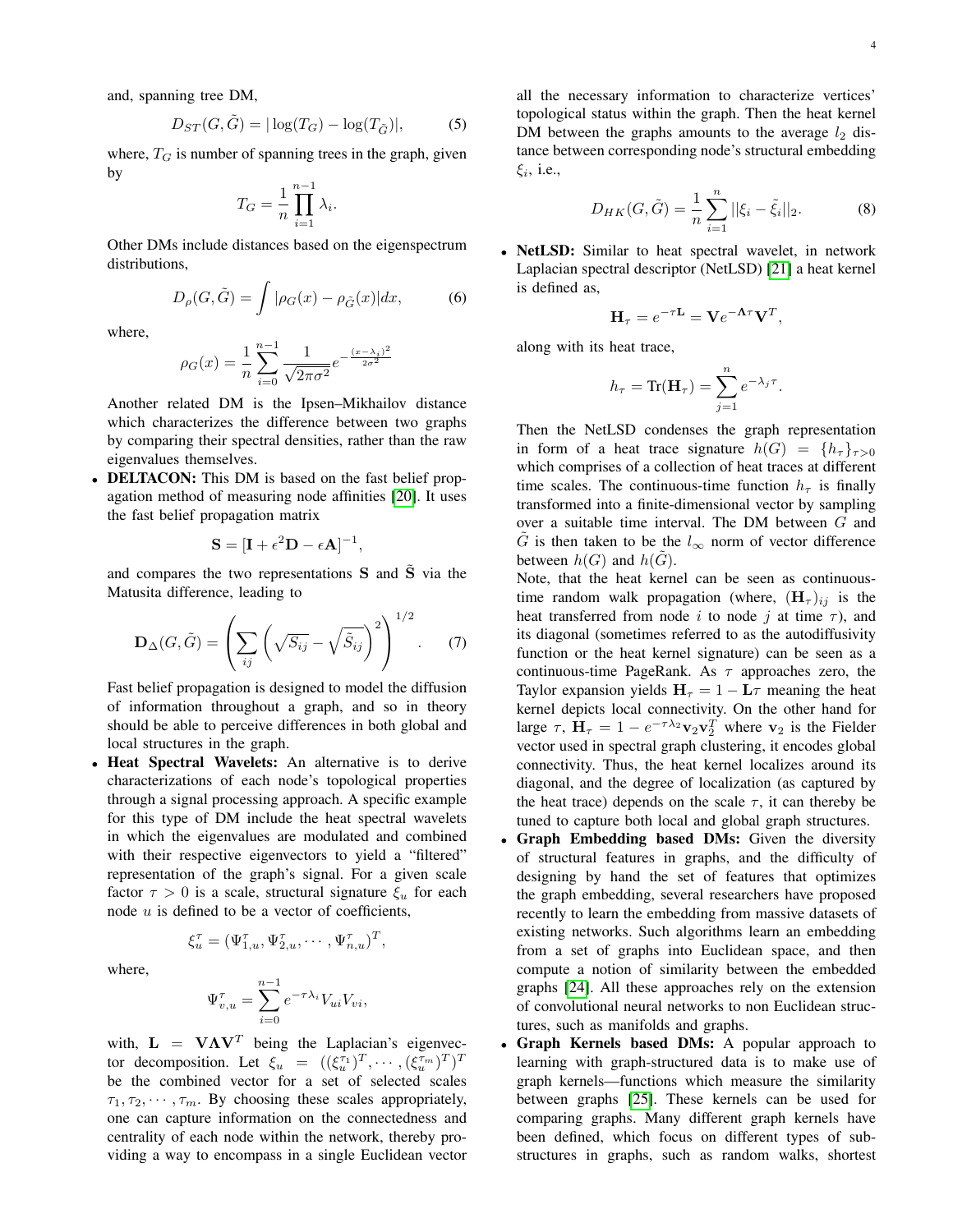paths, subtrees, and cycles. One particular approach is based on graphlets which are small, connected, nonisomorphic, induced subgraph of a larger graph. There are 30 graphlets with 2- to 5- vertices. Each graphlet contains "symmetrical vertices" which are said to belong to the same automorphism orbit. The automorphism orbits represent topologically different ways in which a graphlet can touch a node. The Graphlet Degree Vector (GDV) of a node generalises the notion of a node's degree into a 73-dimensional vector where each of the 73 components of that vector captures the number of times node  $n$  is touched by a graphlet at orbit  $i$ . Using GDV one can then define several different GDMs including: relative graphlet frequency distance, graphlet degree distribution agreement, and graphlet correlation matrix / distance.

# <span id="page-4-0"></span>IV. APPROACH I: INDIRECT HDMS BASED ON GRAPH **REPRESENTATION**

The first approach we a propose for defining HDMs is based on transforming the hypergraph into a graph representation and then invoking the standard GDMs.

#### *A. Graph-based Hypergraph Representation*

There are two main ways to transform a hypergraph in form of a standard graph: clique expansion and star expansion [\[7\]](#page-12-6), see Figure [1.](#page-5-1) Once hypergraph is represented in form of a standard graph, one can define appropriate adjacency matrix and graph Laplacian. Rather than first transforming hypergraph into a graph, some authors define hypergraph Laplacian directly using analogies from the graph Laplacian. However, it was shown in [\[7\]](#page-12-6), that several of these direct definitions are special cases of clique or star expansion which follows from different ways of deriving edge weights for the transformed graph from hyperedge weights of the hypergraph. Thus, we focus on clique expansion and star expansion.

*a) Clique expansion:* The clique expansion algorithm constructs a graph  $G^c = (V, E^c \subset V^2)$  from the original hypergraph  $G = (V, E)$  by replacing each hyperedge  $e =$  $(u_1, \dots, u_{d(e)}) \in E$  with an edge for each pair of vertices in the hyperedge:  $E^c = \{(u, v) : u, v \in e, e \in E\}$ . Note that the vertices in hyperedge  $e$  form a clique in the graph  $G<sup>c</sup>$ . The edge weight  $w<sup>c</sup>(u, v)$  can be defined in different ways leading to different clique expansions. Thus, the normalized Laplacian of the constructed graph  $\mathcal{G}^c$  becomes

$$
\mathbf{L}^c = \mathbf{I} - (\mathbf{D}_v^c)^{-1/2} \mathbf{A}^c (\mathbf{D}_v^c)^{-1/2},
$$

where,  $A<sup>c</sup>$  is the adjacency matrix

$$
[\mathbf{A}^c]_{uv} = w^c(u, v),
$$

and,  $\mathbf{D}_v^c$  is the vertex degree matrix with diagonal entries  $d^c(u), u \in V.$ 

The standard clique approach minimizes the difference between the edge weight of  $G<sup>c</sup>$  and the weight of each hyperedge  $e$  that contains both  $u$  and  $v$  leading to,

$$
w^{cs}(u, v) = \sum_{e} h(u, e)h(v, e)w(e),
$$
  

$$
d^{cs}(u) = \sum_{e \in E} h(u, e)(d(e) - 1)w(e),
$$

and thus,

<span id="page-4-1"></span>
$$
\mathbf{A}^{cs} = \mathbf{HWH}^T, \tag{9}
$$

$$
\mathbf{L}^{cs} = \mathbf{I} - (\mathbf{D}_v^{cs})^{-1/2} \mathbf{A}^{cs} (\mathbf{D}_v^{cs})^{-1/2}.
$$
 (10)

Choosing weight matrix [\[26\]](#page-13-8),

$$
\mathbf{W}^{co} = \mathbf{H} \mathbf{D}_e^{-1} \mathbf{H}^T,
$$

and using combinatorial Laplacian for  $G<sup>c</sup>$ , leads to Bolla's Laplacian,

$$
\mathbf{L}^{co} = \mathbf{D}_v - \mathbf{H} \mathbf{D}_e^{-1} \mathbf{H}^T.
$$
 (11)

,

For an unweighted hypergraph G i.e.  $w(e) = 1, \forall e \in E$ , other choices of weight matrix have been considered, see [\[7\]](#page-12-6) for details.

*b) Star expansion:* The star expansion algorithm constructs a graph  $G^* = (V^*, E^*)$  from hypergraph  $G = (V, E)$ by introducing a new vertex for every hyperedge  $e \in E$ , thus  $V^* = V \cup E$ . It connects the new graph vertex e to each vertex in the hyperedge to it, i.e.  $E^* = \{(u, e) : u \in e, e \in E\}$ . Note that each hyperedge in  $E$  corresponds to a star in the graph  $G^*$ , and G<sup>∗</sup> is a bi-partite graph. As in clique expansion, different choices can be made for edge weights  $w^*(u, e)$  of  $G^*$ . In general, the adjacency matrix  $\mathbf{A}^*$  of  $G^*$  can be expressed as,

$$
\mathbf{A}^* = \left(\begin{array}{cc} \mathbf{0}_{|V|} & \mathbf{W}^* \\ (\mathbf{W}^*)^T & \mathbf{0}_{|E|}\end{array}\right)
$$

and, the normalized Laplacian can be shown to be,

$$
\mathbf{L}^* = \left( \begin{array}{cc} \mathbf{I} & -\mathbf{B}^* \\ -(\mathbf{B}^*)^T & \mathbf{I} \end{array} \right),
$$

where,  $\mathbf{B}^*$  is the  $|V| \times |E|$  matrix

$$
\mathbf{B}^* = (\mathbf{D}_v^*)^{-1/2} \mathbf{W}^* (\mathbf{D}_e^*)^{-1/2},
$$

where,  $\mathbf{D}_{v}^{*}$  and  $\mathbf{D}_{e}^{*}$  are degree matrices with diagonal entries  $d^*(u)$ , and  $d^*(e)$ , respectively, where,

$$
d^*(u) = \sum_{e \in E} w^*(u, e), \qquad u \in V,
$$
  

$$
d^*(e) = \sum_{u \in V} w^*(u, e), \qquad e \in E.
$$

Note that since number of hyperedges i.e.  $|E|$  can be large, the star expansion would result in a graph  $G^*$  which can have very large number of vertices making the application of GDM challenging. Furthermore, even if two hypergraphs  $\mathcal G$  and  $\tilde{\mathcal G}$  are defined on same node set  $V$  to begin with, the star expansions,  $G^*$  and  $\tilde{G}^*$ , respectively will in general have a different set of vertices.

To alleviate these issues, we propose to use the notion of projected Laplacian as defined in [\[7\]](#page-12-6). Note that any for a  $|V|$  + |E| eigenvector  $\mathbf{v}^T = [\mathbf{v}_v^T, \mathbf{v}_e^T]$  of  $\mathbf{L}^*$  that satisfies  $\mathbf{L}^* \mathbf{v} = \lambda \mathbf{v}$ , then,

$$
\mathbf{B}^*(\mathbf{B}^*)^T \mathbf{v}_v = (\lambda - 1)^2 \mathbf{v}_v.
$$

Thus, the  $|V|$  elements of the eigenvectors of  $L^*$  corresponding to vertices  $V \subset V^*$  are eigenvector of the  $|V| \times |V|$  matrix  $\mathbf{B}^*(\mathbf{B}^*)^T$ 

$$
\mathbf{B}^*(\mathbf{B}^*)^T = (\mathbf{D}_v^*)^{-1/2} \mathbf{W}^*(\mathbf{D}_e^*)^{-1} (\mathbf{W}^*)^T (\mathbf{D}_v^*)^{-1/2}.
$$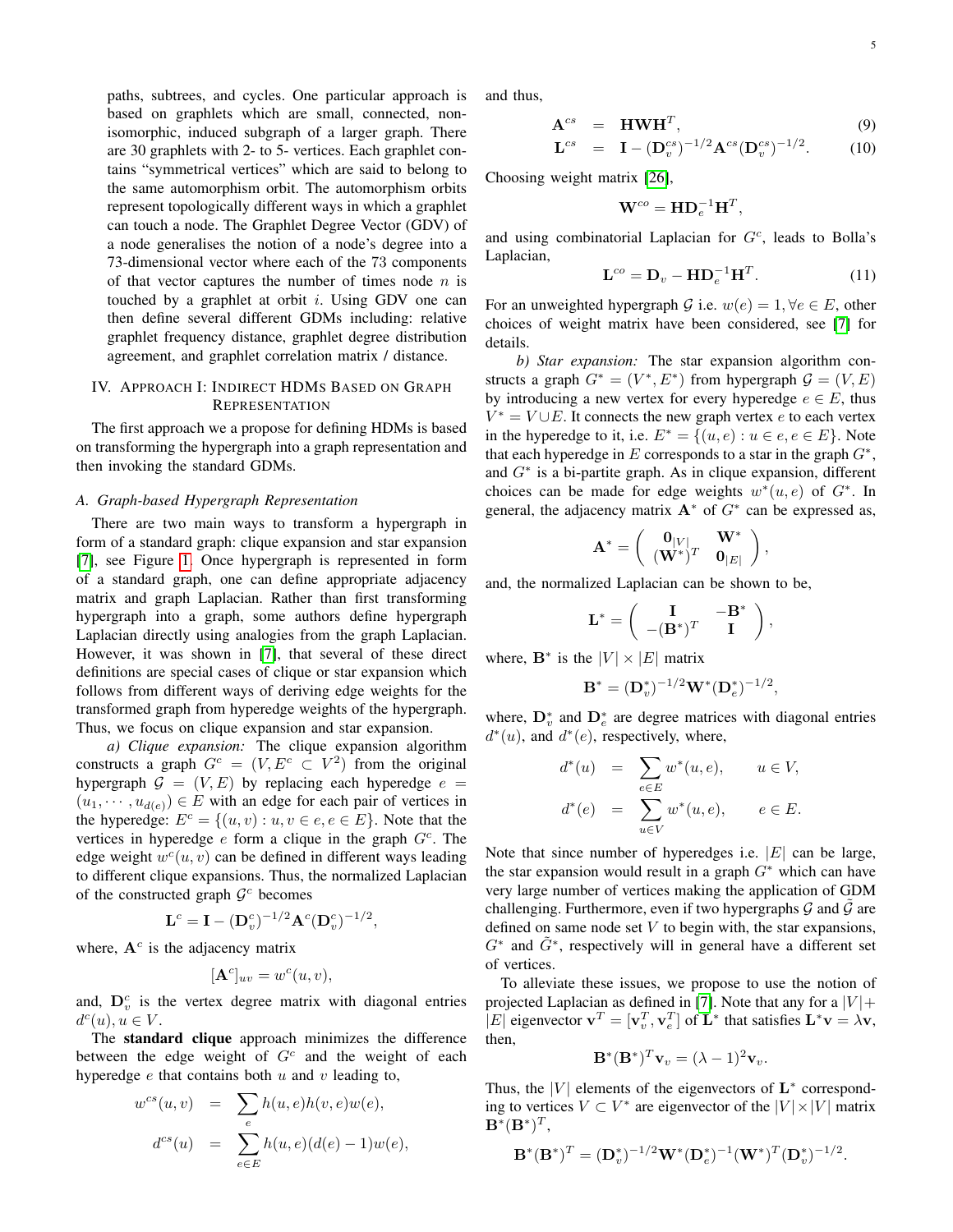

<span id="page-5-1"></span>Figure 1. Illustration of hypergraph transformation into a graph by clique and star expansion.

Given this relationship between  $\mathbf{B}^*(\mathbf{B}^*)^T$  and  $\mathbf{L}^*$ ,

$$
\mathbf{L}_p^* = \mathbf{I} - \mathbf{B}^*(\mathbf{B}^*)^T = \mathbf{I} - (\mathbf{D}_v^*)^{-1/2} \mathbf{A}_p^*(\mathbf{D}_v^*)^{-1/2},
$$

can be considered a projected normalized Laplacian on node set of original graph  $G$ , with  $A_p^*$ ,

$$
\mathbf{A}_p^* = \mathbf{W}^*(\mathbf{D}_e^*)^{-1}(\mathbf{W}^*)^T,
$$

being the projected adjacency matrix. Note that the eigenvalues of  $\mathbf{L}_p^*$  lie in [0, 1], i.e.  $0 = \lambda_{0p} \leq \cdots, \lambda_{np} \leq 1$ .

We next discuss different choices for weights  $w^*(u, e)$ . The standard star expansion approach assigns the scaled hyperedge weight i.e.  $w^{*s}(u, e) = \frac{w(e)}{d(e)}$  to each corresponding graph edge, so that the weight matrix becomes,

$$
\mathbf{W}^{*s} = \mathbf{H}\mathbf{W}\mathbf{D}_e^{-1},
$$

leading to

$$
d^*(u) = \sum_{e \in E} h(u, e)w(e)/\delta(e), \quad u \in V,
$$
  

$$
d^*(e) = w(e), \quad e \in E,
$$

expressed in terms of original hypergraph's  $G$  properties. Another choice is  $w^*(u, e) = w(e)$ , i.e.,

$$
\mathbf{W}^{*z} = \mathbf{H}\mathbf{W},
$$

which leads to  $\mathbf{D}_{v}^{*} = \mathbf{D}_{v}$  and  $\mathbf{D}_{e}^{*} = \mathbf{W} \mathbf{D}_{e}$ , and thus resulting in,

<span id="page-5-2"></span>
$$
\mathbf{A}_p^{*z} = \mathbf{H}\mathbf{W}\mathbf{D}_e^{-1}\mathbf{W}\mathbf{H}^T,\tag{12}
$$

and

<span id="page-5-3"></span>
$$
\mathbf{L}_p^{*z} = \mathbf{I} - \mathbf{D}_v^{-1/2} \mathbf{H} \mathbf{W} \mathbf{D}_e^{-1} \mathbf{H}^T \mathbf{D}_v^{-1/2},\tag{13}
$$

which is the same hypergraph Laplacian as the one proposed by Zhuo et. al. [\[27\]](#page-13-9). This definition of hypergraph Laplacian originates from relaxation of normalized hypergraph cut problem analogous to the standard normalized graph cut problem. Infact, the eigenvector of  $L^{*z}$  corresponding to its second smallest eigenvalue encodes the information about subsets of vertices in the hypergraph which are weakly connected to each other.

In whatever follows, we will use the standard clique expansion (Eqns. [9](#page-4-1) and [10\)](#page-4-1), and projected star expansion based on Zhuo et. al. construction (Equn.s [12](#page-5-2) and [13\)](#page-5-3) for transforming hypergraph into graph for dissimilarity comparison using GDMs.

#### *B. Indirect HDMs*

Let  $G$  be a hypergraph, and let  $G_H$  be the graph obtained by one of approaches discussed in the previous section. We will denote this transformation as  $G_H = \mathcal{T}(\mathcal{G})$ . Given a transformation  $T$  and a GDM  $D$ , an indirect HDMs  $D$  induced by the pair  $(\mathcal{T}, D)$  is given by,

$$
\mathcal{D}_{\mathcal{T},D}(\mathcal{G},\tilde{\mathcal{G}}) \equiv D(\mathcal{T}(\mathcal{G}),\mathcal{T}(\tilde{\mathcal{G}})) = D(G_H,\tilde{G}_H). \tag{14}
$$

Note that depending on whether  $G$  and  $\tilde{G}$  have known or unknown node correspondence, appropriate  $D$  can be chosen from the GDMs discussed in Section [III](#page-1-1) or any other available in literature. Furthermore, depending on application one can pick D to capture local, global, mesoscopic or multi-scale differences.

## <span id="page-5-0"></span>V. APPROACH II: DIRECT HDMS BASED ON TENSOR BASED HYPERGRAPH REPRESENTATION

In this section we propose a second approach for defining HDMs which is based on hypergraph representations that intrinsically capture multi-way relations using tensors.

#### *A. Tensor Preliminaries*

A tensor is a multidimensional array [\[10\]](#page-12-9), [\[28\]](#page-13-10)–[\[30\]](#page-13-11). The order of a tensor is the number of its dimensions, and each dimension is called a mode. An m-th order real valued tensor will be denoted by  $X \in \mathbb{R}^{J_1 \times J_2 \times \cdots \times J_m}$ , where  $J_k$  is the size of its k−th mode.

The inner product of two tensors  $X, Y \in \mathbb{R}^{J_1 \times J_2 \times \cdots \times J_m}$  is defined as,

$$
\langle \mathsf{X}, \mathsf{Y} \rangle = \sum_{j_1=1}^{J_1} \cdots \sum_{j_m=1}^{J_m} \mathsf{X}_{j_1 j_2 \ldots j_m} \mathsf{Y}_{j_1 j_2 \ldots j_m},
$$

leading to the tensor Frobenius norm  $||X||^2 = \langle X, X \rangle$ . We say two tensors X and Y are orthogonal if the inner product  $\langle X, Y \rangle = 0$ . The matrix tensor multiplication  $X \times_k A$ along mode k for a matrix  $\mathbf{A} \in \mathbb{R}^{I \times \bar{J}_k}$  is defined by,  $(X \times_k \mathbf{A})_{j_1 j_2 ... j_{k-1} i j_{k+1} ... j_m} = \sum_{j_k=1}^{J_k} \mathbf{X}_{j_1 j_2 ... j_k ... j_N} \mathbf{A}_{i j_k}$ . This product can be generalized to what is known as the Tucker product,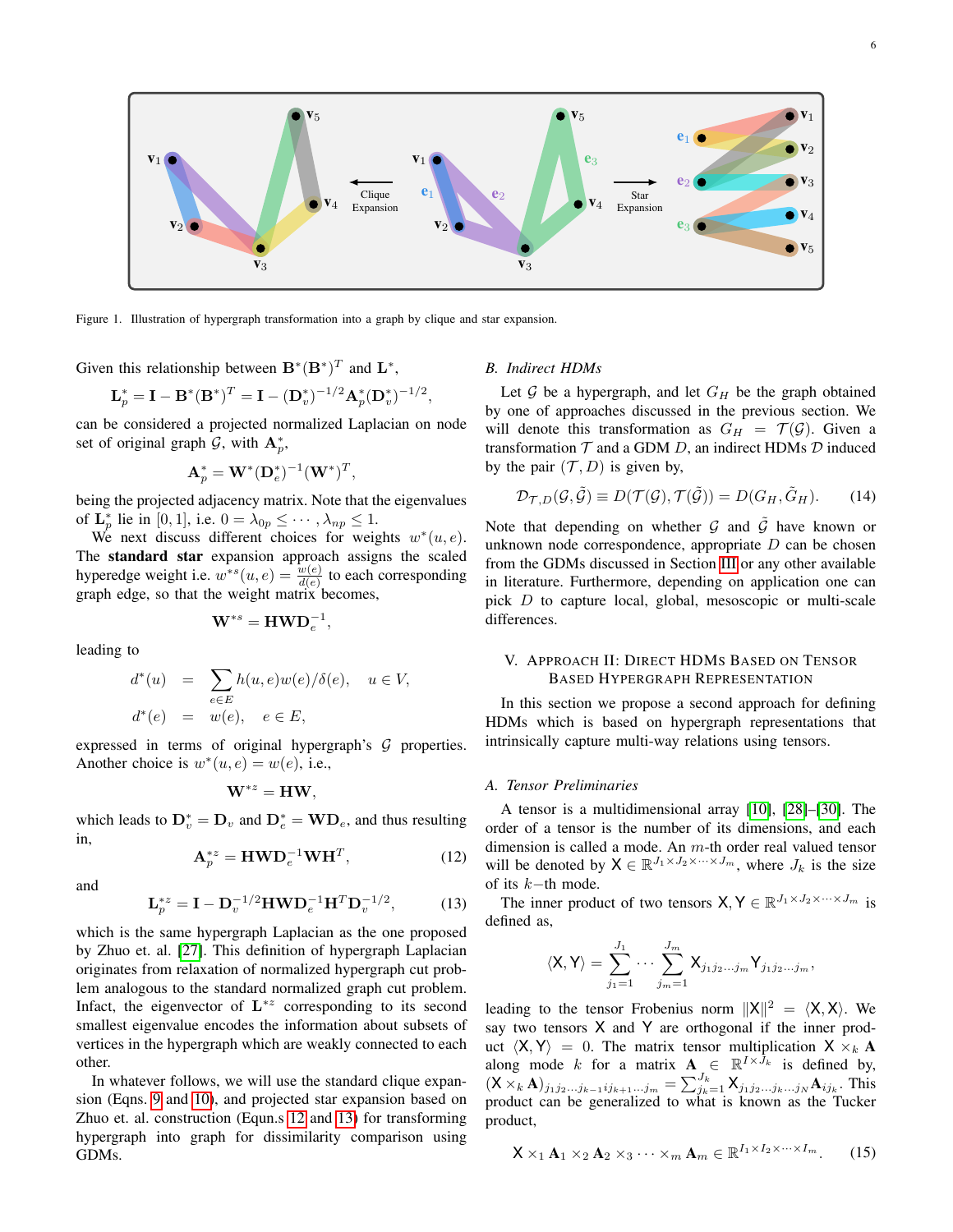Higher-Order Singular Value Decomposition (HOSVD) is a multilinear generalization of matrix SVD to tensors [\[31\]](#page-13-12). HOSVD of a tensor  $X \in \mathbb{R}^{J_1 \times J_2 \times \cdots \times J_m}$  is given by:

$$
\mathsf{X} = \mathsf{S} \times_1 \mathbf{U}_1 \times_2 \cdots \times_m \mathbf{U}_m, \tag{16}
$$

where,  $U_k \in \mathbb{R}^{J_k \times R_k}$  are orthogonal matrices, and S  $\in$  $\mathbb{R}^{R_1 \times R_2 \times \cdots \times R_m}$  is called the core tensor. The quantity  $R_k \leq$  $J_k$  is referred to as the k-mode multilinear rank of X, and equal to rank of k− mode matrix unfolding of X. The subtensors  $S_{j_k=\alpha}$  of S obtained by fixing the k-th mode to  $\alpha$ , have the properties:

- 1) all-orthogonality: two subtensors  $S_{j_k=\alpha}$  and  $S_{j_k=\beta}$  are orthogonal for all possible values of k,  $\alpha$  and  $\beta$  subject to  $\alpha \neq \beta$ ;
- 2) ordering:  $\|\mathsf{S}_{j_k=1}\| \geq \cdots \geq \|\mathsf{S}_{j_n=J_n}\| \geq 0$  for all possible values of  $k$ .

The Frobenius norms  $||S_{j_k=j}||$ , denoted by  $\gamma_j^{(k)}$ , are known as the  $k$ -mode singular values of  $X$ . De Lathauwer et al. [\[31\]](#page-13-12) showed that the number of nonvanishing  $k$ -mode singular values of a tensor is equal to its  $k$ -mode multilinear rank, i.e.  $R_k$ . HOSVD can be computed using a sequence of matrix SVDs, and by introducing SVD truncations yields a quasioptimal solution to the low mutilinear rank approximation problem.

Consider a  $m$ −th order  $n$  dimensional cubical (i.e. with equal size  $J_i = n, i = 1, \dots, m$  in all modes) tensor  $A \in \mathbb{R}^{n \times n \times \dots \times n}$ . A is called supersymmetric if  $A_{i_1,\dots,i_m}$  =  $A_{\sigma(i_1,\dots,i_m)}$  for all  $\sigma \in \Sigma_m$ , the symmetric group of m indices. To a *n* – vector  $\mathbf{x} = (x_1, \dots, x_n)^T$ , real or complex, define a n-vector via Tucker product as:

$$
Ax^{m-1} = A \times_2 x \times_3 \cdots \times_m x.
$$

There are many different notions of tensor eigenval-ues/eigenvectors [\[32\]](#page-13-13), [\[33\]](#page-13-14). A pair  $(\lambda, \mathbf{x}) \in \mathbb{R} \times \{ \mathbb{R}^n \setminus \{0\} \}$ is called

• H-eigenvalue/eigenvector (or H-eigenpair) of A if they satisfy,

$$
\mathbf{A}\mathbf{x}^{m-1} = \lambda \mathbf{x}^{[m-1]},\tag{17}
$$

where,  $({\bf x}^{[m-1]})_i = x_i^{m-1}$ .

• Z-eigenvalue/eigenvector (or Z-eigenpair) of A if they satisfy,

$$
\mathbf{A}\mathbf{x}^{m-1} = \lambda \mathbf{x},
$$
  

$$
x_1^2 + \dots + x_n^2 = 1.
$$
 (18)

•  $l^p$ -eigenvalue/eigenvector (or  $l^p$ -eigenpair) of A for any  $p > 0$  if they satisfy,

<span id="page-6-0"></span>
$$
\mathbf{A}\mathbf{x}^{m-1} = \lambda \mathbf{x}^{[p-1]},
$$
  

$$
x_1^p + \dots + x_n^p = 1.
$$
 (19)

Note that  $l^p$ -eigenvalue/eigenvector reduce to Heigenvalue/eigenvector and Z-eigenvalue/eigenvector for  $p = m$  and  $p = 2$ , respectively, where note the constraint in [\(19\)](#page-6-0) is superfluous for  $p = m$ .

It was proved in [\[32\]](#page-13-13) that H-eigenvalues and Z-eigenvalues exist for an even order real supersymmetric tensor. A numerical procedure for computing  $H$  eigenvalues is provided in [\[34\]](#page-13-15) with an associated MATLAB toolbox [\[35\]](#page-13-16). The procedure involves homotopy continuation type method which can be computationally intensive, thus making it challenging to scale to large order/size tensors.

#### *B. Tensor Based Hypergraph Representation*

 $\alpha$ 

We follow tensor based formulation proposed in [\[11\]](#page-12-10) to define hypergraph adjacency tensor and Laplacian tensor. Let  $\mathcal{G} = (V, E, w(\cdot))$  be a weighted hypergraph with *n* vertices, and k be the maximum cardinality of the hyperedges, i.e.  $k =$  $\max\{|e| : e \in E\}.$ 

The adjacency tensor  $A \in \mathbb{R}^{n \times n \times \dots \times n}$  of G, which is a k-th order n-dimensional supersymmetric tensor, is defined as,

$$
\mathbf{A}_{j_1 j_2 \dots j_k} = \begin{cases} \frac{w(e)s}{\alpha} & \text{if } e = (i_1, i_2, \dots, i_s) \in E \\ 0, & \text{otherwise} \end{cases}
$$
 (20)

where,  $j_1 j_2 \ldots, j_k$  are chosen in all possible ways from  $\{i_1, i_2, \ldots, i_s\}$  with at least once for each element of the set, and

$$
= \sum_{k_1,\dots,k_s \ge 1, \sum_{i=1}^s k_i = k} \frac{k!}{\prod_{l=1}^s k_l!}.
$$

Using the adjacency tensor, the degree  $d(v_i)$ , of a vertex  $v_i \in$  $V$ , can be expressed as,

<span id="page-6-1"></span>
$$
d(v_i) = \sum_{j_1 j_2 j_{k-1} = 1}^{n} \mathsf{A}_{ij_1 j_2 j_{k-1}}.
$$
 (21)

The choice of the nonzero coefficients  $\frac{w(e)s}{\alpha}$  preserves the degree of each node, i.e., the degree of node  $j$  computed using [\(21\)](#page-6-1) with weights as defined above is equal to number of hyperedges containing the node in the original non-uniform hypergraph. Note that for a k-uniform hypergraph, above definition simplifies to,

$$
\mathbf{A}_{j_1 j_2 \dots j_k} = \begin{cases} \frac{w(e)}{k-1!} & \text{if } e = (i_1, i_2, \dots, i_k) \in E \\ 0, & \text{otherwise} \end{cases}
$$
 (22)

Let  $D$  be a kth-order *n*-dimension super-diagonal tensor with nonzero elements  $d_{ii\cdots i} = d(v_i)$ . The hypergraph Laplacian tensor is defined as,

$$
L = D - A, \tag{23}
$$

which is also a kth-order *n*-dimension super-symmetric tensor. Similarly, normalized hypergraph Laplacian tensor can also be defined. We recall a result from [\[11\]](#page-12-10), which establishes following properties (which are analogous to case of graph Laplacian) of  $\mathsf{L}$ ,

- L has an H-eigenvalue 0 with eigenvector  $v =$  $(1, 1, \cdot, 1)^T \in \mathbb{R}^n$ . Moreoever, 0 is the unique  $H^{++}$ eigenvalue of L,
- $\Delta$  is the largest H<sup>+</sup>-eigenvalue of L, where  $\Delta$  is maximum node degree of  $\mathcal{G}_H$ ,
- $(d(v_i), e_j)$  is an H-eigenpair, where  $e_j \in \mathbb{R}^n$  are the standard basis vectors.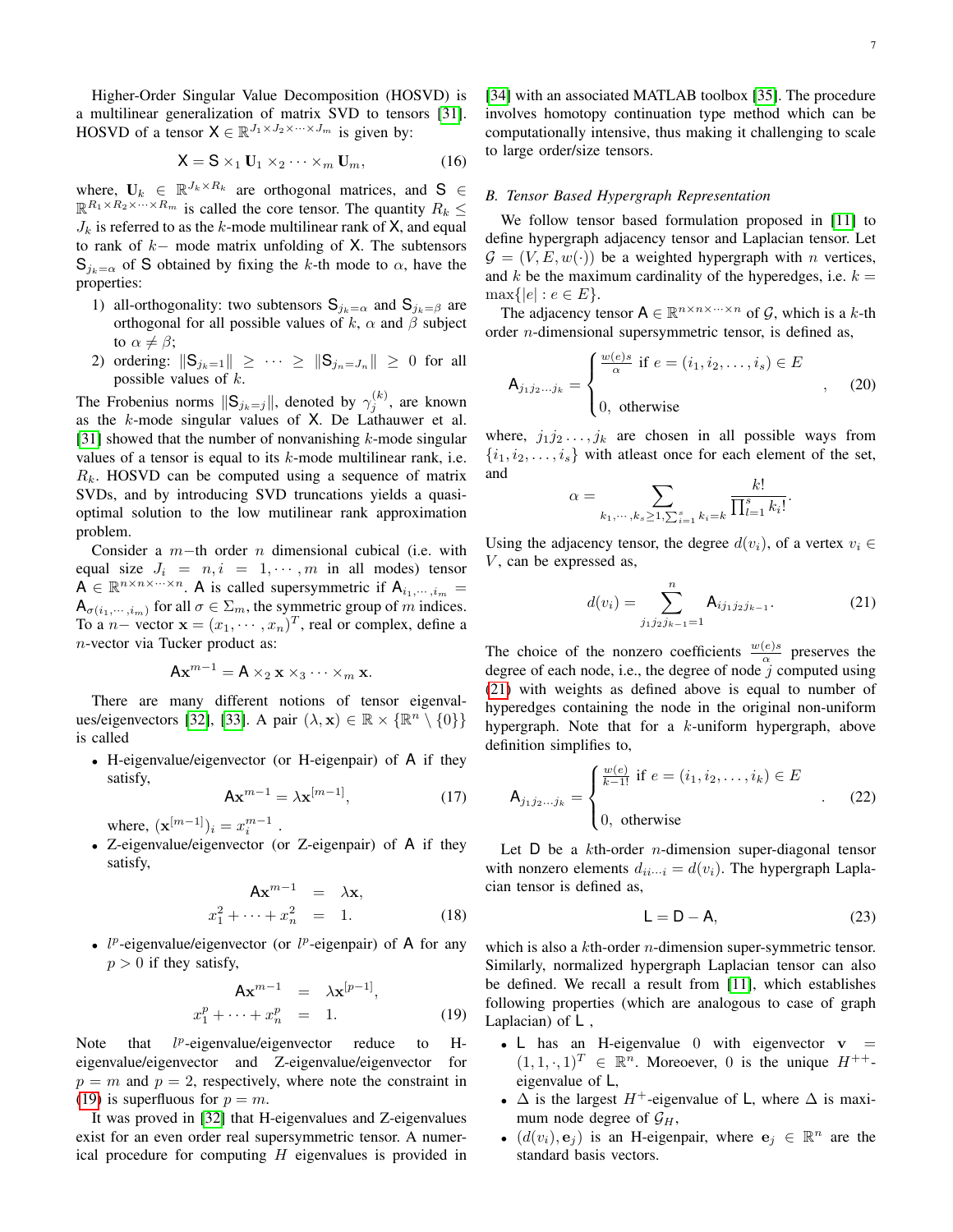H-eigenvalues of L, thus encode global structural properties of a hypergraph, and we propose to use them in generalizing spectral GDM for hypergraphs.

We next discuss HOSVD of L and associated properties. Since L is supersymmetric, any mode unfolding of L would yield the same unfolding matrix with the same singular values which we denote by  $\gamma_j$ ,  $j = 1, \dots, n$  (note that we have removed dependence of  $\gamma_j^k$  on mode k). It was shown in [\[12\]](#page-12-11) that the singular values of L encode structural properties of the hypergraph, such as vertex degrees, path lengths, clustering coefficients and nontrivial symmetricity for uniform hypergraphs, and thus can be used to quantify differences in hypergraph structure. Moreover, a fast and memory efficient tensor train decomposition (TTD)-based computational framework was developed in [\[12\]](#page-12-11) to compute the singular values for uniform hypergraphs. Given these two desirable features, we also propose to use singular values of  $\mathsf{L}$  as an alternative to H-eigenvalues in defining spectral HDM.

The notion of centrality has been generalized for hypergraphs. H/Z eigenvectors of the adjacency tensor A are used to define hypergraph eigenvector-centrality [\[36\]](#page-13-17). In particular, the H/Z-eigenvector centrality  $c \in \mathbb{R}^n$  is defined to be an H/Zeigenvector of the adjacency tensor A such that it is positive i.e.  $c > 0$  with a positive H/Z-eigenvalue, i.e.  $\lambda > 0$ . By Perron-Frobenious theorem for non-negative tensors [\[37\]](#page-13-18), such positive H/Z-eigenvectors exist under certain irreducibility conditions on A. While such a positive Z-eigenpair may not be unique, the H-eigenpair is always unique upto scaling. Along similar lines, authors in [\[38\]](#page-13-19) define node and hyperedge centralities as vectors  $\mathbf{c} \in \mathbb{R}^n$  and  $\mathbf{e} \in \mathbb{R}^m$ , respectively, that satisfy,

<span id="page-7-0"></span>
$$
\mathbf{c}\lambda = g(\mathbf{H}\mathbf{W}f(\mathbf{e})), \tag{24}
$$

$$
\mathbf{e}\mu = \psi(\mathbf{H}^T \phi(\mathbf{c})), \tag{25}
$$

$$
s.t. \t\t\t\mathbf{c}, \mathbf{e} > 0, \lambda, \mu > 0. \t\t(26)
$$

In above system of equations,  $H$  is the incidence matrix and W is the hyperedge weight matrix for  $\mathcal G$  (and we have assumed that all vertices have unit weight consistent with setting in this paper), and  $g, f, \phi, \psi : \mathbb{R}^+ \to \mathbb{R}^+$  are appropriately chosen non-negative functions on non-negative real domain. Furthermore note that these scalar functions are extended on vectors by defining them as mappings that act in a componentwise fashion. By invoking Perron-Frobenious theorem for multi-homogeneous mappings [\[39\]](#page-13-20), it was proved that under certain conditions on the scalar functions, the solution of above system exists and is unique. A nonlinear power method with convergence guarantees is proposed to solve the above system. Furthermore, it is shown that with choices  $f(\mathbf{x}) = \mathbf{x}, g(\mathbf{x}) = \mathbf{x}^{1/(p+1)}, \psi(\mathbf{x}) = e^{\mathbf{x}}$  and  $\psi(\mathbf{x}) = \ln(\mathbf{x})$ , the node centrality vector  $\bf{c}$  is also a  $l^p$ -tensor eigenvector, and thus further generalizing the notion of H/Z-eigenvector centrality.

## *C. Direct HDMs*

For tensor based representation we define a set of DMs along similar lines as discussed in Section [III.](#page-1-1) Let  $G$  and  $G$  be two hypergraphs with same node set and same maximum hyperedge cardinality, and let  $(A, L)$  and  $(\tilde{A}, \tilde{L})$  be corresponding adjacency and Laplacian tensor, respectively.

• Structural HMDs: It is straightforward to generalize the Hamming and Jaccard distance for graphs to tensor based representation as follows:

$$
\mathcal{D}_H(\mathcal{G},\tilde{\mathcal{G}})=\frac{||\mathsf{A}-\tilde{\mathsf{A}}||_1}{\mathcal{N}},
$$

where,

$$
||A||_1 = \sum_{i_1=1}^n \sum_{i_2=1}^n \cdots \sum_{i_k=1}^n |A_{i_1,\cdots,i_k}|,
$$

is tensor 1-norm and  $\mathcal{N} = n^k - n$  is a normalization constant, and

$$
\mathcal{D}_J(\mathcal{G},\tilde{\mathcal{G}})=1-\frac{\sum_{j_1j_2...j_k}\min(\mathsf{A}_{j_1j_2...j_k},\tilde{\mathsf{A}}_{j_1j_2...j_k})}{\sum_{j_1j_2...j_k}\max(\mathsf{A}_{j_1j_2...j_k},\tilde{\mathsf{A}}_{j_1j_2...j_k})},
$$

respectively.

• Feature Based HMDs: As in feature based GDM, we can use specific "features" of the hypergraph, such as the node degree distribution, different notions of centrality, diameter, etc for use in comparing hypergraphs. If we are using node dependent features, the method aggregates a feature-vertex matrix of size  $k \times n$ , where k is number of features selected. This feature-vertex matrix for the two hypergraphs can then be directly compared, or can be further reduced to a "signature vector" as in the graph case, and used to obtain a DM between hypergraphs. As in graph case (see Section [III\)](#page-1-1) we propose to use tensor based hypergraph centrality as the feature for comparison. Let  $c_i$ ,  $i = 1, \dots, n$  and  $\tilde{c}_i$ ,  $i = 1, \dots, n$  be normalized (i.e.  $|c|_1 = |\tilde{c}|_1 = 1$ ) node centralities for  $\mathcal G$  and  $\tilde{\mathcal G}$ , respectively, then centrality based HDM is given by,

$$
\mathcal{D}_C(\mathcal{G}, \tilde{\mathcal{G}}) = \frac{1}{n} \sum_{i=1}^n |c_i - \tilde{c}_i|.
$$
 (27)

While in above definition one could use any notion of hypergraph centrality, we propose to use the node centrality defined by [\(24\)](#page-7-0)-[\(26\)](#page-7-0) in our application.

Spectral HMDs: Let the ordered set of H-eigenvalues of L be  $\lambda_1, \dots, \lambda_p$  i.e.  $\lambda_1 \leq \lambda_2 \dots \leq \lambda_q$ , and similarly let  $\tilde{\lambda}_1, \cdots, \tilde{\lambda}_{\tilde{q}}$  be the ordered set for  $\tilde{L}$ . Note that in general  $q \neq \tilde{q}$ . Without loss of generality, assume  $\tilde{q} > q$  and define an extended set of H-eigenvalues  $\overline{\lambda}_1, \cdots, \overline{\lambda}_{\tilde{q}}$  for G, where  $\lambda_i = 0, i \leq \tilde{q} - q$ , and  $\lambda_i = \lambda_{i-(\tilde{q}-q)}, i =$  $\tilde{q}$ −q+1, · · · ,  $\tilde{q}$ . The  $l_p$  distance on space of H-eigenvalues can then be defined as,

$$
\mathcal{D}_{\lambda}(\mathcal{G}, \tilde{\mathcal{G}}) = \frac{1}{\tilde{q}} \sum_{i=1}^{\tilde{q}-1} |\lambda_i - \tilde{\lambda}_i|^p.
$$
 (28)

As discussed above, we similarly propose to use higher order singular values, leading to,

$$
\mathcal{D}_{\gamma}(\mathcal{G}, \tilde{\mathcal{G}}) = \frac{1}{n} \sum_{i=1}^{n-1} |\gamma_i - \tilde{\gamma}_i|^p, \tag{29}
$$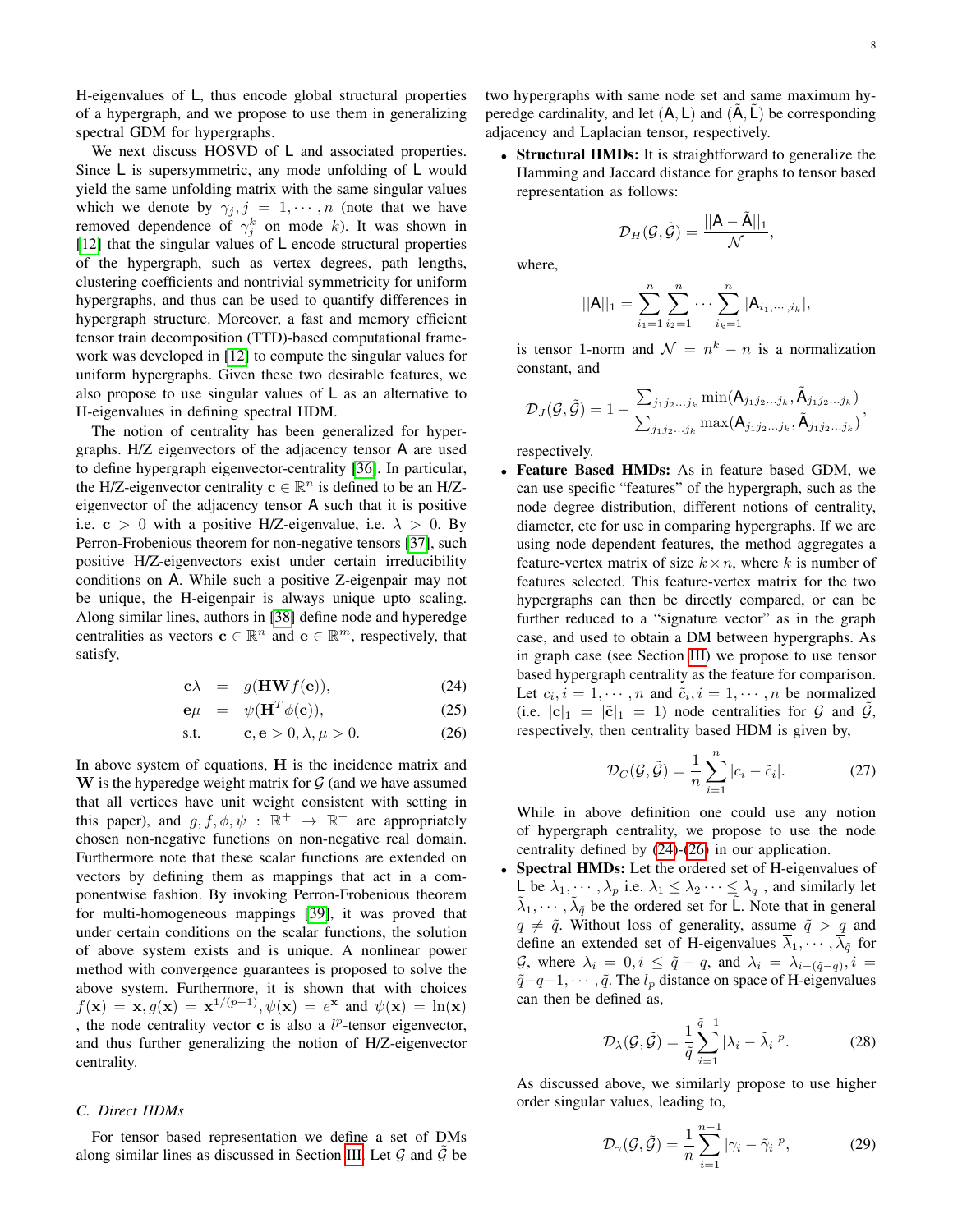9

where,  $\gamma_i$ ,  $i = 1, \dots, n$  and  $\tilde{\gamma}_i$ ,  $i = 1, \dots, n$  are higher order singular values of  $L$  and  $L$ , respectively. We will refer to  $\mathcal{D}_{\lambda}$  and  $\mathcal{D}_{\gamma}$  as spectral-H and spectral-S HDMs, respectively.

- Hypergraph Embedding based HDMs: Recently, graph convolutional neural networks have been extended to hypergraphs [\[40\]](#page-13-21), [\[41\]](#page-13-22). Thus, as for graphs, one can learn an embedding from a set of hypergraphs into Euclidean space, and then compute a distance between the embedded hypergraphs.
- Hypergraph Kernel based HDMs: The notion of graph kernels has been generalized to hypergraphs, see for example [\[42\]](#page-13-23), [\[43\]](#page-13-24). These kernels can be used for comparing hypergraphs as in the graph case.

#### VI. NUMERICAL STUDIES

<span id="page-8-0"></span>In this section we assess the performance of indirect and direct HDMs on synthetic hypergraphs and real world biological datasets. For these studies we have chosen one representative example of a local, global, mesoscopic and multiscale HDMs, namely, Hamming HDM (local), spectral HDM (global), centrality based HDM (mesoscopic) and deltaCon HDM (multiscale).

#### *A. Synthetic Hypergraphs*

To generate synthetic hypergraphs, we consider three families of generative models: Erdös-Rényi (ER), Barabási-Albert (BA) and Watts-Strogats (WS). These three models are widely used as test-beds in a variety of network science problems and have varying structural complexity. ER model [\[44\]](#page-13-25) leads to "structureless" graph in the sense that the statistical properties of each edge and vertex in the graph is exactly same. In BA model [\[45\]](#page-13-26), on the other hand, the node degree distribution behaves as a power-law due to preferential attachment, and that impacts both its global and local structure. On the local scale, vertices in graph tend to connect exclusively to highest-degree vertices in the graph, rather than to one another, generating a tree-like topology. The high-degree vertices acts like hub which are by definition are global structures as they touch a significant portion of rest of the graph, thereby increasing the connectivity throughout the graph. WS model [\[46\]](#page-13-27) on a global scale looks like an uncorrelated random graph in which it exhibits no communities or high-degree vertices but has small average shortest path length between vertices, while at local scale it shows high clustering compared to the BA model.

The three models, originally developed for graphs, have been generalized to the hypergraph case. We will restrict to procedure of construction of  $k-$  uniform hypergraphs in each family. The user specifies the desired number of vertices  $n$ , desired number of hyperedges  $m$  and some additional parameters depending on the model as discussed below.

*a) Erdos–Renyi (ERH)*: There are  $\binom{n}{k}$  possible hyperedges in a k-uniform hypergraph. To construct a random  $k$ uniform hypergraph, we uniformly sample  $m$  hyperedges from this set without repetition.

*b)* Scale Free Hypergraph (SFH( $\mu$ )): To construct an kuniform SFH, we follow the generative model from [\[47\]](#page-13-28):

i. Assign each node a probablity  $p_i$  as:

$$
p_i = \frac{i^{-\mu}}{\sum_{j=1}^n j^{-\mu}}, \quad i = 1, \cdots, n,
$$

where,  $0 < \mu < 1$  is a user chosen parameter.

- ii. Select  $k-$  distinct vertices with probabilities  $p_{i_1}, \dots, p_{i_k}$ . If the hypergraph does not already contain a hyperedge of those chosen  $k$  vertices, then add the hyperedge to the hypergraph
- iii. Repeat step ii)  $m$  times.

Similar to BA graph, this procedure produces a hypergraph with vertices with average degrees  $d >$  having a power-law distribution,  $P_k(*d*) \sim *d* ><sup>−λ</sup> with  $\lambda = 1 + \frac{1}{\mu}$ .$ 

*c) Watts-Strogats Hypergraph (WSH*(p)*):* Using a procedure similar for WS graphs, WSH is constructed as follows, [\[12\]](#page-12-11):

- i. Construct a d-regular k-uniform hypergraph with  $n$  vertices, and add extra hyperedges in every  $k + 1$  vertices. We refer to hyperedges in this hypergraph as the initial hyperedges.
- ii. Select an initial hyperedge and generate a new hyperedge with  $k$  vertices chosen uniformly at random. If the new hyperedge does not exist, with probability  $p$ , replace the selected hyperedge with the new hyperedge. Here  $0 <$  $p < 1$  is a rewiring probability as specified by the user.
- iii. Repeat step ii), till all initial hyperedges have been iterated on.

Figure [2,](#page-9-0) show a realization of each of these three hypergraph models with  $k = 4$ ,  $n = 100$  and  $m = 125$ . To asses if these hypergraph models posses similar structural properties as their graph counterparts, we compare their node degree distribution, average path length, and clustering coefficient. For computing average path length, we use:

$$
L_{\rm a} = \frac{1}{n(n-1)} \sum_{j \neq i} d(v_j, v_i),\tag{30}
$$

where,  $d(v_j, v_i)$  denotes the shortest distance between vertices  $v_j$  and  $v_i$ . Note in computing shortest distance, two vertices are considered adjacent if they share a common hyperedge. For clustering coefficient we use definition from [\[12\]](#page-12-11),

$$
C_j = \frac{|\{e_{i_1 i_2 \cdots i_k} : v_{i_1}, v_{i_2}, \cdots, v_{i_k} \in V_j, e_{i_1 i_2 \cdots i_k} \in E\}|}{\binom{|V_j|}{k}},
$$
  

$$
\Rightarrow C_a = \frac{1}{n} \sum_{j=1}^n C_j,
$$
 (31)

where,  $V_i$  is the set of vertices that are immediately connected to  $v_j$  i.e. share a hyperedge with node  $v_j$ , and  $\binom{|V_j|}{k}$  =  $|V_j|!$  $\frac{|V_j|}{(|V_j| - k)!k!}$  returns the binomial coefficients. If  $|V_j| < k$ , we set  $C_j = 0$ .

As can be seen from Fig. [2,](#page-9-0) the ERH and WSH construction results in a hypergraph with almost homogenous degree distribution. The SFH, on the other hand, shows power-law degree distribution for node degrees, as discussed above. The WSH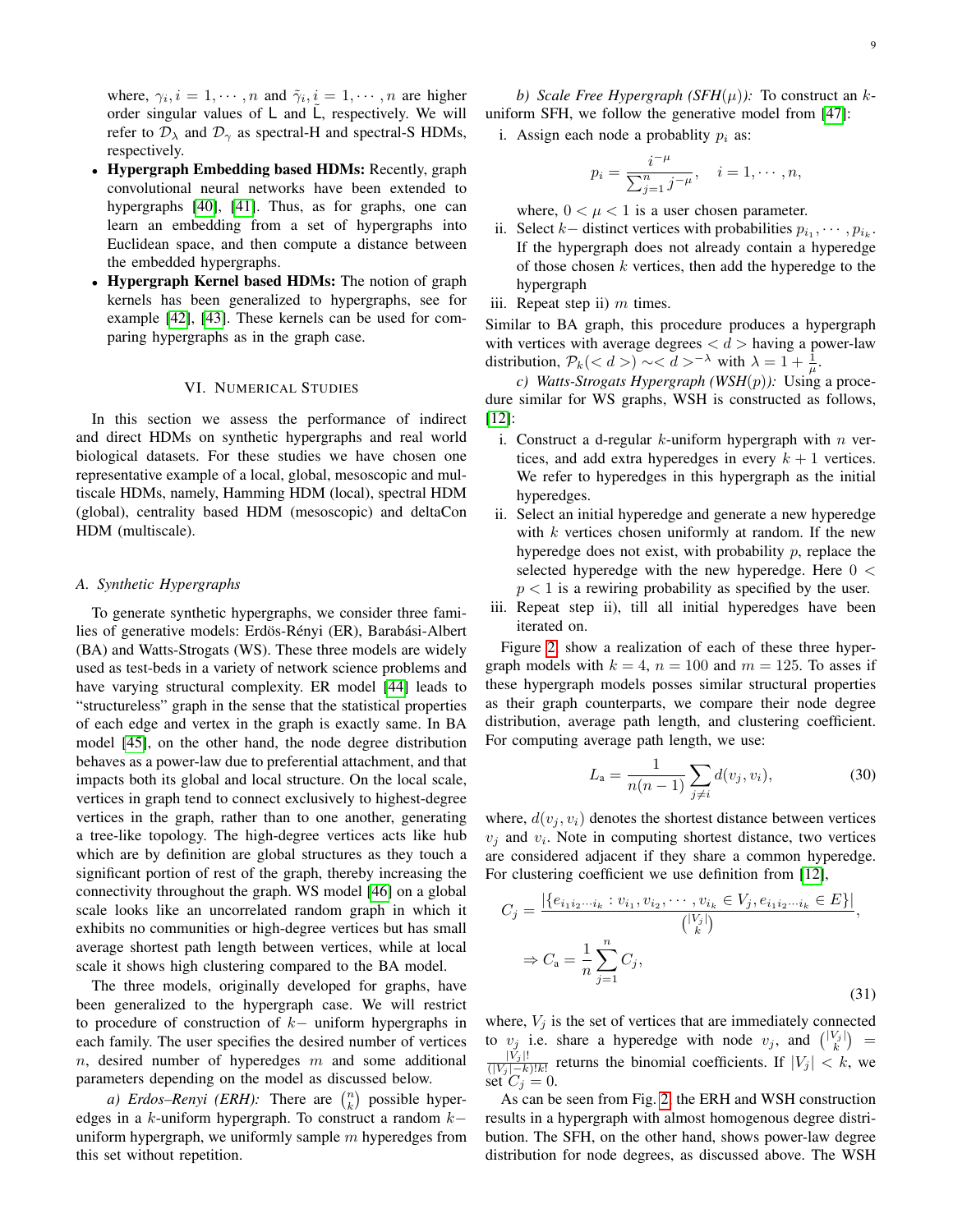model shows high clustering coefficient compared to ERH and SFH as expected.



<span id="page-9-0"></span>Figure 2. Examples of 4-uniform ERH, WSH and SFH with  $n = 80$  and  $m = 100$ . Also shown are node degree distribution, average path length and clustering coefficients for each case. The red polygons represent a selected hyperedge.

#### *B. Performance on Synthetic Hypergraphs*

We next assess and compare the effectiveness of different HDMs in differentiating hypergraphs with distinct structural features, i.e., originating from the different models. In other words, to yield a good performance, a HDM should be able to assign small distance to hypergraph pairs coming from the same model but large HDM values to pairs coming from different models.

A systematic approach for quantification of the performance can be accomplished via the receiver operating characteristic (ROC) curve [\[48\]](#page-13-29). The ROC curve is created by plotting the true positive rate (TPR) against the false positive rate (FPR) at various threshold settings. For a given HDM, one defines a threshold  $\epsilon > 0$  and classifies two hypergraphs as belonging to the same model class if their HDM value is less than  $\epsilon$ . Given that the correct classes are known, TPR and FPR values can be computed to quantify the accuracy of classifying all the hypergraphs. The procedure is then repeated by varying  $\epsilon$ , obtaining the ROC curve which, ideally, should have TPR equal to 1 for any FPR value. Furthermore, one can compute the area under curve (AUC) which is equal to the probability that a classifier will rank a randomly chosen positive instance higher than a randomly chosen negative one. Thus, for a perfect classifier,  $AUC = 1$ , while for a classifier that randomly assigns observations to classes,  $AUC = 0.5$ .

For testing purposes, we consider hypergraph size  $n = 40$ ,  $m = 50$  and generate 25 networks for each of the three types, resulting in a total population of  $N<sub>q</sub> = 75$  hypergraphs. We then compute all the pairwise HDM using each method, ending up with  $N_q \times N_q$  distance matrix for each case. We then generate ROC curves for each HDM considered using procedure discussed above. In addition, to create a visual aid, we also generate a 2d embedding for each hypergraph in the population by applying t-distributed stochastic neighbor embedding (tSNE) [\[49\]](#page-13-30) to the distance matrix corresponding to each HDM. Figure [3](#page-9-1) shows the ROC curves, while the 2d embedding is shown in Figure [4,](#page-9-2) where we have labeled each point corresponding to different instances of hypergraph using distinct colors based on its known model condition. Note that for an unweighted uniform hypergraph, the adjacency matrices for clique (Eqn. [\(9\)](#page-4-1)) and star expansion (Eqn. [\(12\)](#page-5-2)) become same upto a scale factor. Hence, we find that the ROC curves for Hamming and centrality based indirect HDMs are similar.



<span id="page-9-1"></span>Figure 3. ROC curves and AUC for different HMDs: Hamming (blue), Spectral (red) and Centrality (orange).



<span id="page-9-2"></span>Figure 4. Embedding for different hypergraphs in 2d using tSNE applied to HDMs: ERH (red), WSH (green) and SFH (blue).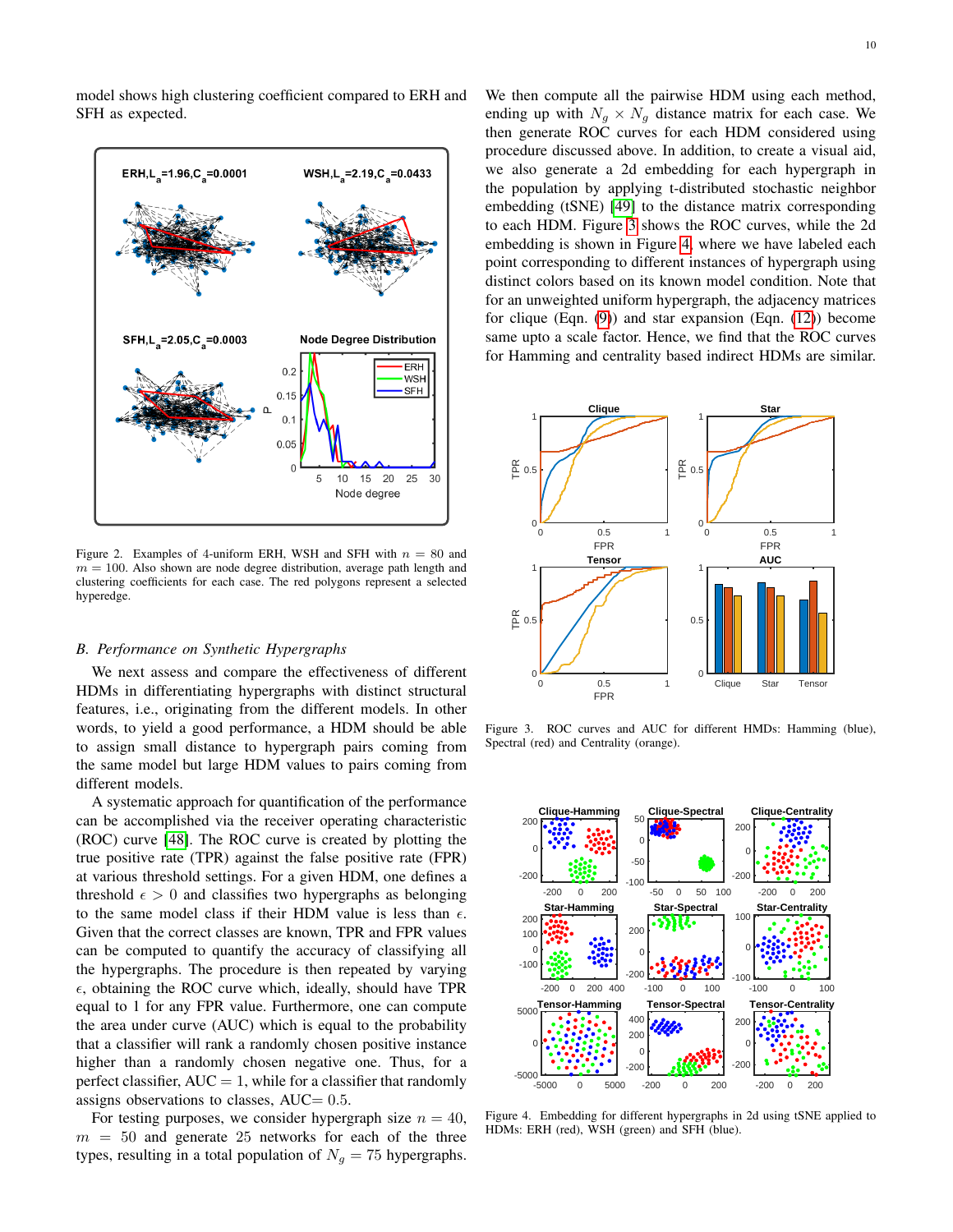## *C. Test on Real Datasets*

In this section we assess the performance of HDMs in grouping sets of real-world networks. In order to assess statistical significance while comparing two hypergraphs, we propose to use the permutation test.

*1) Permutation Test for HDM:* Consider a hypothesis testing problem:

- Null  $(H_0)$ :  $G_1$  and  $G_2$  are similar,
- Alternative  $(H_1)$ :  $G_1$  and  $G_2$  are dissimilar.

Since the null distribution for  $H_0$  is unknown, we use a permutation test [\[50\]](#page-13-31) to empirically estimate it. Let  $D$  be any of the HDMs, and let  $p<sub>s</sub>$  be the desired significance level of the test. The steps in the permutation test involve:

- Step 1: Randomly generate a family of hypergraphs  $\{\mathcal{G}_i^r\}_{i=1}^N$  which are similar to  $\mathcal{G}_1$ , and compute  $D_i =$  $D(\mathcal{G}_1, \mathcal{G}_i^r), i = 1, \cdots, N.$
- Step 2: Compute  $D_{12} = D(\mathcal{G}_1, \mathcal{G}_2)$ .
- Step 3: Compute p-value as  $p = \frac{1}{N} \sum_{i=1}^{N} \mathcal{I}_{D_{12}}(D_i)$ , where  $\mathcal{I}_x$  is indicator function, i.e.  $\mathcal{I}_z(x) = 1$  if  $x > z$ and  $\mathcal{I}_z(x) = 0$  otherwise.
- Step 4: Reject  $H_0$  if  $p \leq p_s$ .

In Step 1 one could use Erdos-Reyni (ER) or Chung–Lu (CL) procedure [\[8\]](#page-12-7) to randomly generate hypergraphs with similar characteristics as  $G_1$ . Let  $d_v^1 = (d(v_1), \dots, d(v_n))$  and  $d_e^1 = (d(e_1), \cdots, d(e_m))$  be vertex degree and hyperedge size distribution vectors of  $\mathcal{G}_1$ . Let  $c = \sum_{i=1}^n d(v_i) = \sum_{i=1}^m d(e_i)$ , and vertex-hyperedge membership probability in  $G_1$  be p, where c

$$
p = \frac{c}{mn}.
$$

ER procedure selects vertices uniformly at random for each hyperedge with probability  $p$ . Thus, for each of the  $nm$  vertexhyperedge pairs, the probability of membership is the same, i.e.

$$
\mathcal{P}(u \in e) = p.
$$

On the other hand, the CL procedure generates  $\mathcal{G}^r$  with similar vertex degree and hyperedge size distribution as of  $\mathcal{G}_1$ . The probability a vertex belongs to a hyperedge in  $\mathcal{G}^r$  is proportional to the product of the desired vertex degree and hyperedge size, i.e.

$$
\mathcal{P}(u \in e) = \frac{d(u)d(e)}{c}
$$

.

To ensure this probability is always less than 1, one may further require the input sequences satisfy  $\max_{i,j} d(u_i)d(e_j) \leq c$ . Note that this procedure will in general produce a non-uniform hypergraph depending on distribution of  $d_e^1$ . For a k– uniform hypergraph,  $d(e_i) = k, i = 1, \dots, m$ . To sample a k– uniform hypergraph with given node degree distribution  $d_v^1$ , we modify the CL process as follows:

i. Assign each node a probability  $p_i$  as:

$$
p_i = \frac{d(v_i)}{c}, \quad i = 1, \cdots, n.
$$

- ii. Select  $k-$  distinct vertices with probabilities  $p_{i_1}, \dots, p_{i_k}$ . If the hypergraph does not already contain a hyperedge of the chosen  $k$  vertices, then add the hyperedge to the hypergraph.
- iii. Repeat step ii)  $m$  times.



Figure 5. Mouse neuron endomicroscopy features. (A), (B) and (C) Neuronal activity networks of the three phases - fed, fast and re-fed, which depicts the spatial location and size of individual neurons. Each 2-simplex (i.e., a triangle) represents a hyperedge. The cutoff threshold is 0.93 for the hypergraph model.

*2) Mouse Neuron Endomicroscopy:* The mouse endomicroscopy dataset is an imaging video created under 10-minute periods of feeding, fasting and re-feeding using fluorescence across space and time in a mouse hypothalamus [\[4\]](#page-12-1), [\[12\]](#page-12-11), [\[13\]](#page-12-12). Twenty neurons are recorded with individual levels of "firing". Similar to [\[12\]](#page-12-11), we want to quantitatively differentiate the three phases. First, we compute the multi-correlation among every three neurons, which is defined by

$$
\rho = (1 - \det(\mathbf{R}))^{\frac{1}{2}},\tag{32}
$$

where,  $\mathbf{R} \in \mathbb{R}^{3 \times 3}$  is the correlation matrix of three neuron activity levels [\[51\]](#page-13-32). When the multi-correlation  $\rho$  is greater than a prescribed threshold, we build a hyperedge among the three neurons and assign it an hyperedge weight equal to  $\rho$ . We use a threshold of 0.93 as used in [\[12\]](#page-12-11) for the purpose.

Figure [6](#page-11-1) shows the comparison of hypergraph corresponding to different phases using various HDMs. We find similar trends using both indirect and direct HDMs. The spectral and centrality HDMs between fed and refed phases have smaller values revealing more similarity at global and mesoscopic scales compared to corresponding HDM values between fed and fast, and refed and fast phases. On the other hand, Hamming HDM reveals that fed and fast phase are more similar at local scale compared to fed and refed phases. The \* on the bars implies that there is statistically significant difference between the hypergraphs in the corresponding two phases based on p-values from the permutation test.

*3) Genomic Dataset:* We next apply HDM framework to compare genomic structure of two cell types. Genomic DNA must be folded to fit inside a nucleus, but must remain accessible for gene transcription, replication and repair [\[52\]](#page-13-33), [\[53\]](#page-13-34). Consequently, higher-order chromatin structure arises from such combinatorial physical interactions of many genomic loci. Recently, authors in [\[54\]](#page-13-35) proposed to represent such higher-order chromatin structure by a hypergraph, where the different loci in the genome are the vertices, and each multiway contact between a set of loci represent a hyperedge. Furthermore, they used Pore-C [\[55\]](#page-13-36), a recent method developed by Oxford Nanopore Technologies to measure these multi-way contacts directly and construct the hypergraph experimentally. Note that, while Pore-C gives contact information at the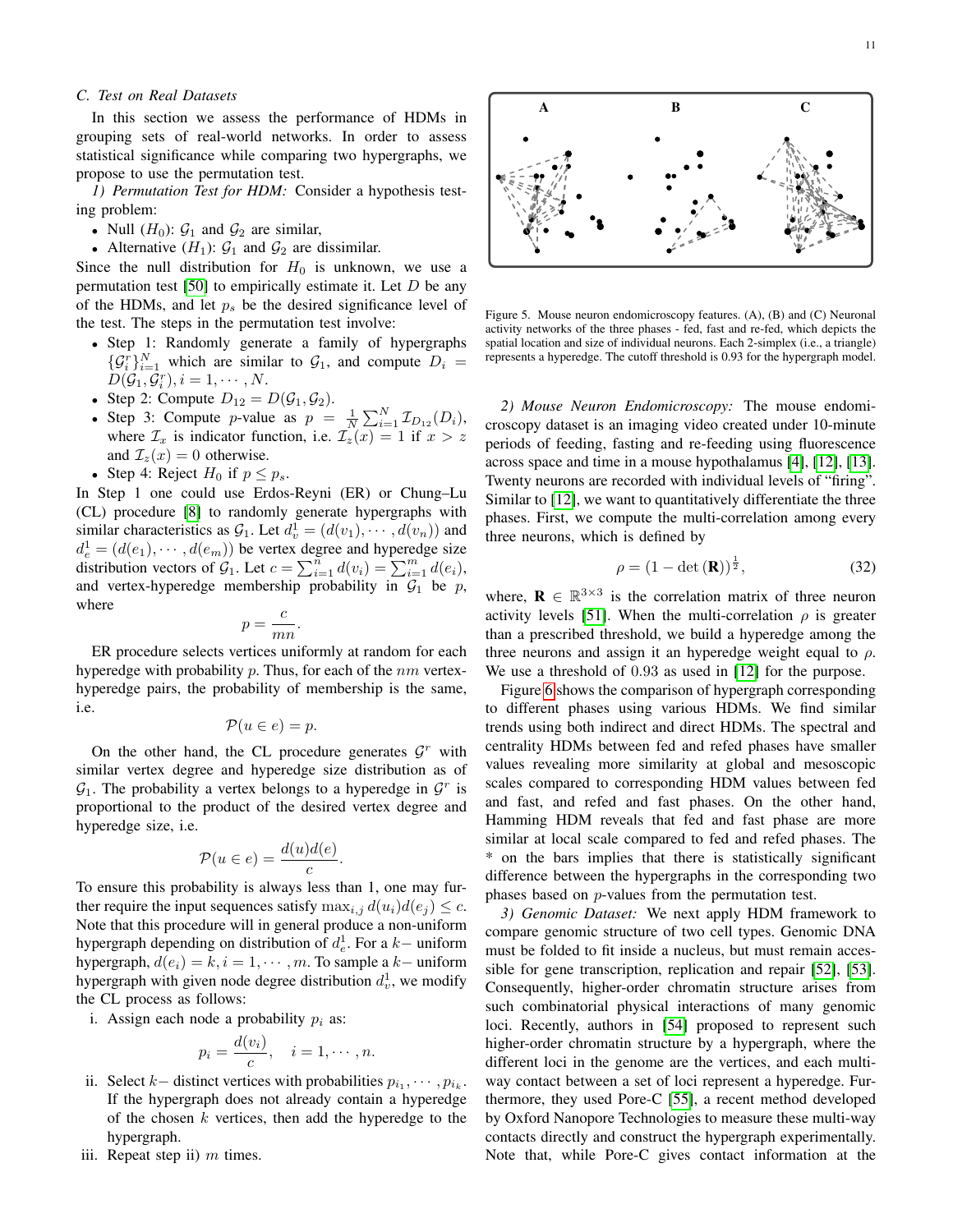

<span id="page-11-1"></span>Figure 6. Comparison of different phases of mouse feeding activity using different HDMs: blue (fed-fast), red (fed-refed), and orange (refed-fast). The \* on the bars implies that there is statistically significant difference between the hypergraphs in the corresponding two phases based on  $p$ -values from the permutation test.

finest level of base-pair position in the genome, it is often convenient to aggregate this information at a coarser resolution by aggregating linear continuous segments in the genome, see [\[54\]](#page-13-35) for details.

Figure [7](#page-12-18) shows the visualization of the incidence matrix of the hypergraph derived for human fibroblasts (FB) and B lymphocytes (GM) cell lines at 25Mb resolution after noise reduction. The entire genome at this resolution consists of  $n = 3,102$  vertices for both cells, with number of hyperedges  $m = 836,571$  for FM and  $m = 1,028,694$  for GM. The maximum hyperedge set cardinality is 40 for FB and 90 for GM. To compare chromosomes individually, we also construct separate hypegraphs for each chromosome comprising of intrachromosomal contacts only. Chromosome 1 has maximum number of vertices  $n = 249$  and chromosome 22 has smallest number of vertices  $n = 51$  at the chosen 25Mb scale. The number of hyperedges differ by chromosomes taking values in range  $[1,000 \quad 35,000]$  for FM, and in the range [6,000 75,000] for GM, respectively. Moreover maximum hyperedge set cardinality also differs between corresponding chromosomes in the GM and FB. As a result we cannot use the tensor based direct HDMs, and restrict to indirect HDM for comparison.

In Figure [8](#page-12-19) we show chromosome level comparison using indirect HDM based on the clique and star expansion. We find that the trends between two expansions are similar for Hamming, deltaCon, and centrality HDMs, while they differ for spectral HDM. Furthermore, we can see that at local scale chromosome 16 differs most between FB and GM, while chromosome 19 and 21 differ the most at the mesoscale. The clique-spectral HMD reveals that chromosome 23 differs most at global scale, while star-spectral HMD indicates chromosomes 19, 20, 21, 22 are the most different.

Table [I](#page-11-2) shows the values of different indirect HDM between FB and GM for the entire genome. The *p*-values which suggest

|            | Clique                            | Star                           |
|------------|-----------------------------------|--------------------------------|
| Hamming    | $2.3 \times 10^{-7}$<br>∫∗        | $2 \times 10^{-3}$ (*)         |
| Spectral   | $6.2 \times 10^{-7}$<br>$\ast$    | $1.6 \times 10^{-7}$<br>$\ast$ |
| deltaCon   | $4.7 \times 10^{-7}$<br>$\cdot *$ | $1.6 \times 10^{-7}$<br>$*$    |
| Centrality | $2.5 \times 10^{-7}$<br>$\ast$    | $2.9 \times 10^{-7}$<br>$\ast$ |
|            |                                   |                                |

<span id="page-11-2"></span>INDIRECT HDMS VALUES BETWEEN FULL GENOME OF THE FB AND GM. THE \* IN BRACKET IMPLIES THAT DIFFERENCE BETWEEN FB AND GM IS STATISTICALLY SIGNIFICANT BASED ON p− VALUES FROM THE PERMUTATION TEST.

that FB and GM are dissimilar at all scales based on clique expansion. On the other hand, using star expansion, FB and GM are different at local and global scales, and look similar at mesoscopic scale.

## <span id="page-11-0"></span>*D. Discussion*

We first discuss pros/cons of indirect and direct HDMs. While indirect HDMs allow one to leverage large variety of GDMs for hypergraph comparison, the hypergraph conversion into clique/star representation is lossy and thus may result in inability to discern certain aspects of structural differences or similarities between two hypergraphs. Direct HDMs being based on tensor representation should not suffer from such limitation. However, tensor computations (e.g., tensor eigenvalue/singular values) can be challenging for hypergraphs with large number of vertices and/or with high maximum hyperedge cardinality. Moreover, direct HDMs can only be applied to cases where the underlying hypergraph has same number of vertices and same maximum hyperedge cardinality. Indirect HDMs however are computationally less demanding, and can be employed even if hypergraphs have different maximum hyperedge cardinality. Moreover, by restricting to GDMs which are applicable for comparing graphs with different number of vertices or unknown node correspondence, indirect HDMs can also be applied for comparing hypergraphs with different number of vertices and/or unknown node correspondence. In terms of performance of indirect and direct HDMs to assess structural differences or similarities between two hypergraphs, the numerical studies show that both approaches could be effective depending on the application.

We are currently exploring the application of line expansion [\[56\]](#page-13-37) which has been recently proposed as an alternative approach to transforming hypergraph into a graph. Compared to clique or star expansion, line expansion does not result in any information loss during the transformation, thus, potentially providing more effective means for developing indirect HDMs. Addressing the computational challenges associated with tensor based HDM will be important to address to scale the approach to larger problems. In addition approaches alternative to using tensor based representation, such as higher order random walks based hypergraph analysis [\[8\]](#page-12-7) provide another potential avenue for developing new HDMs. While notions of graph kernels and graph embedding have been extended to hypergraphs [\[40\]](#page-13-21)–[\[43\]](#page-13-24), further investigation is warranted for their application in hypergraph comparison. Applications of the proposed HDMs in other domains e.g. cyber security and social networks is another direction of future research.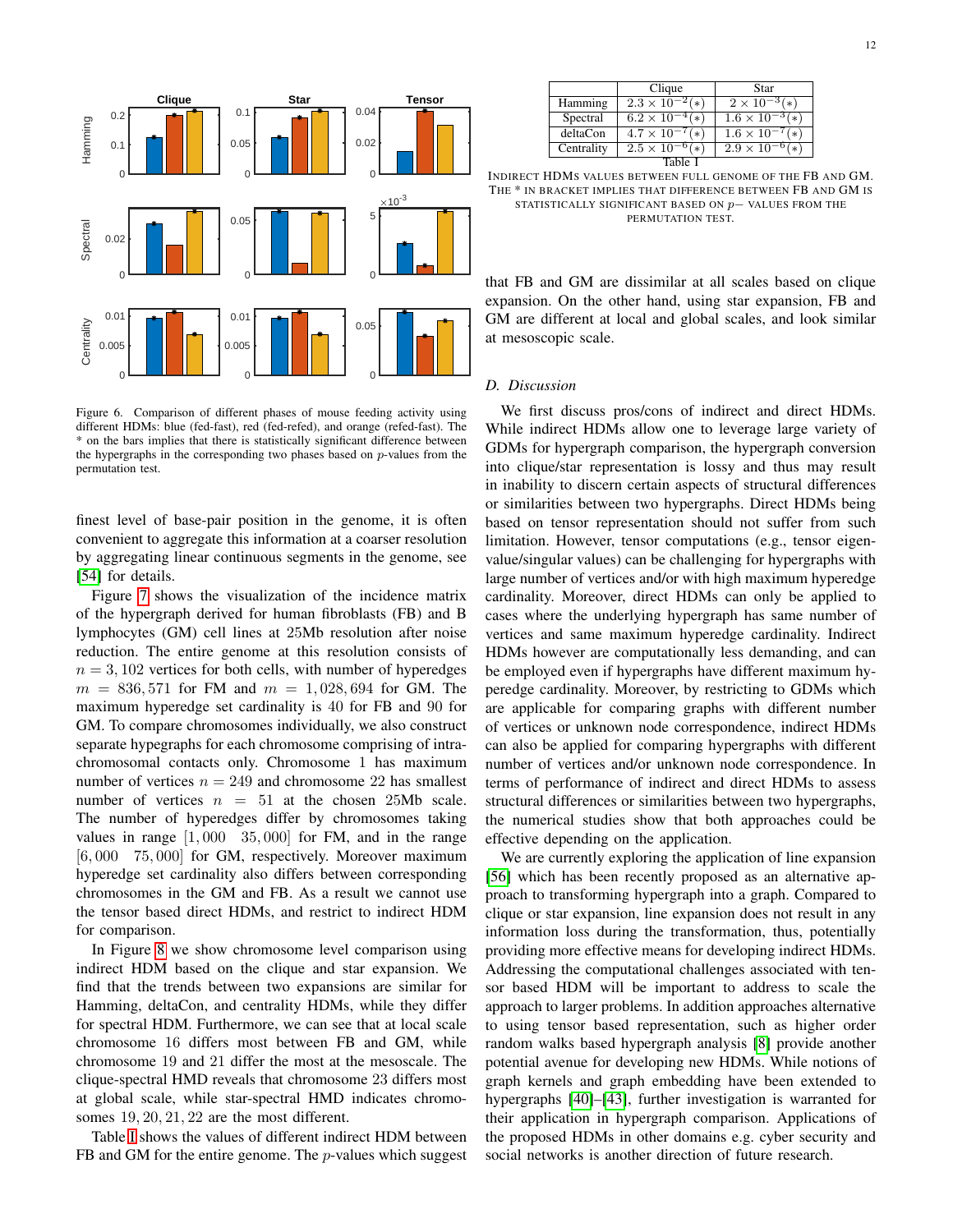

13



<span id="page-12-18"></span>Figure 7. (A) Incidence matrix visualization of the top 10 most common multi-way contacts per chromosome, for fibroblasts. Matrices are constructed at 25 Mb resolution. Highlighted boxes indicate example intra-chromosomal contacts (red), inter-chromosomal contacts (magenta), and combinations of intra- and inter-chromosomal contacts (blue). Examples for each type of contact are shown in the top right corner. Genomic loci that do not participate in the top 10 most common multi-way contacts for fibroblasts or B lymphocytes were removed from the incidence plots. (B) Similar plot for B lymphocytes.



<span id="page-12-19"></span>Figure 8. Comparison of different chromosomes in FB and GM using indirect HDMs.

#### VII. CONCLUSION

<span id="page-12-17"></span>In this paper we presented two approaches for hypergraph comparison. The first approach transforms the hypergraph into a graph representation, and then uses standard graph dissimilarity measures. The second approach uses tensors to represent hypergraphs and then invokes various tensor algebraic notions to develop hypergraph dissimilarity measures. Within each approach we presented a collection of measures which assess hypergraph dissimilarity at different scales. We evaluated these measures on synthetic hypergraphs, and real world biological datasets with promising results. Finally, we discussed various pros/cons in using the two approaches, and outlined some avenues of future research.

#### **ACKNOWLEDGMENTS**

This material is based upon work supported by the Air Force Office of Scientific Research under award number FA9550-18-1-0028. Any opinions, finding, and conclusions or recommendations expressed in this material are those of the author(s) and do not necessarily reflect the views of the United States Air Force.

#### **REFERENCES**

- <span id="page-12-0"></span>[1] M. Newman, *Networks*. Oxford university press, 2018.
- <span id="page-12-4"></span>[2] F. Battiston, G. Cencetti, I. Iacopini, V. Latora, M. Lucas, A. Patania, J.-G. Young, and G. Petri, "Networks beyond pairwise interactions: structure and dynamics," *Physics Reports*, 2020.
- <span id="page-12-5"></span>[3] A. R. Benson, D. F. Gleich, and D. J. Higham, "Higher-order network analysis takes off, fueled by classical ideas and new data," *arXiv preprint arXiv:2103.05031*, 2021.
- <span id="page-12-1"></span>[4] P. Sweeney, C. Chen, I. Rajapakse, and R. D. Cone, "Network dynamics" of hypothalamic feeding neurons," *Proceedings of the National Academy of Sciences*, vol. 118, no. 14, 2021.
- <span id="page-12-2"></span>[5] C. Berge, *Hypergraphs: combinatorics of finite sets*. Elsevier, 1984, vol. 45.
- <span id="page-12-3"></span>[6] M. M. Wolf, A. M. Klinvex, and D. M. Dunlavy, "Advantages to modeling relational data using hypergraphs versus graphs," in *2016 IEEE High Performance Extreme Computing Conference (HPEC)*. IEEE, 2016, pp. 1–7.
- <span id="page-12-6"></span>[7] S. Agarwal, K. Branson, and S. Belongie, "Higher order learning with graphs," in *Proceedings of the 23rd international conference on Machine learning*, 2006, pp. 17–24.
- <span id="page-12-7"></span>[8] S. G. Aksoy, C. Joslyn, C. O. Marrero, B. Praggastis, and E. Purvine, "Hypernetwork science via high-order hypergraph walks," *EPJ Data Science*, vol. 9, no. 1, p. 16, 2020.
- <span id="page-12-8"></span>[9] T. Carletti, D. Fanelli, and S. Nicoletti, "Dynamical systems on hypergraphs," *Journal of Physics: Complexity*, vol. 1, no. 3, p. 035006, 2020.
- <span id="page-12-9"></span>[10] T. G. Kolda, "Multilinear operators for higher-order decompositions," 2006.
- <span id="page-12-10"></span>[11] A. Banerjee, A. Char, and B. Mondal, "Spectra of general hypergraphs," *Linear Algebra and its Applications*, vol. 518, pp. 14–30, 2017.
- <span id="page-12-11"></span>[12] C. Chen and I. Rajapakse, "Tensor entropy for uniform hypergraphs," *IEEE Transactions on Network Science and Engineering*, vol. 7, no. 4, pp. 2889–2900, 2020. [Online]. Available: [https://ieeexplore.ieee.org/](https://ieeexplore.ieee.org/document/9119161) [document/9119161](https://ieeexplore.ieee.org/document/9119161)
- <span id="page-12-12"></span>[13] C. Chen, A. Surana, A. Bloch, and I. Rajapakse, "Controllability of hypergraphs," *IEEE Transactions on Network Science and Engineering*, 2021.
- <span id="page-12-13"></span>[14] C. Donnat and S. Holmes, "Tracking network dynamics: A survey of distances and similarity metrics," *arXiv preprint arXiv:1801.07351*, 2018.
- <span id="page-12-14"></span>[15] P. Yanardag and S. Vishwanathan, "Deep graph kernels," in *Proceedings of the 21th ACM SIGKDD international conference on knowledge discovery and data mining*, 2015, pp. 1365–1374.
- <span id="page-12-15"></span>[16] M. De Domenico, V. Nicosia, A. Arenas, and V. Latora, "Structural reducibility of multilayer networks," *Nature communications*, vol. 6, no. 1, pp. 1–9, 2015.
- <span id="page-12-16"></span>[17] D. R. Hunter, S. M. Goodreau, and M. S. Handcock, "Goodness of fit of social network models," *Journal of the American Statistical Association*, vol. 103, no. 481, pp. 248–258, 2008.